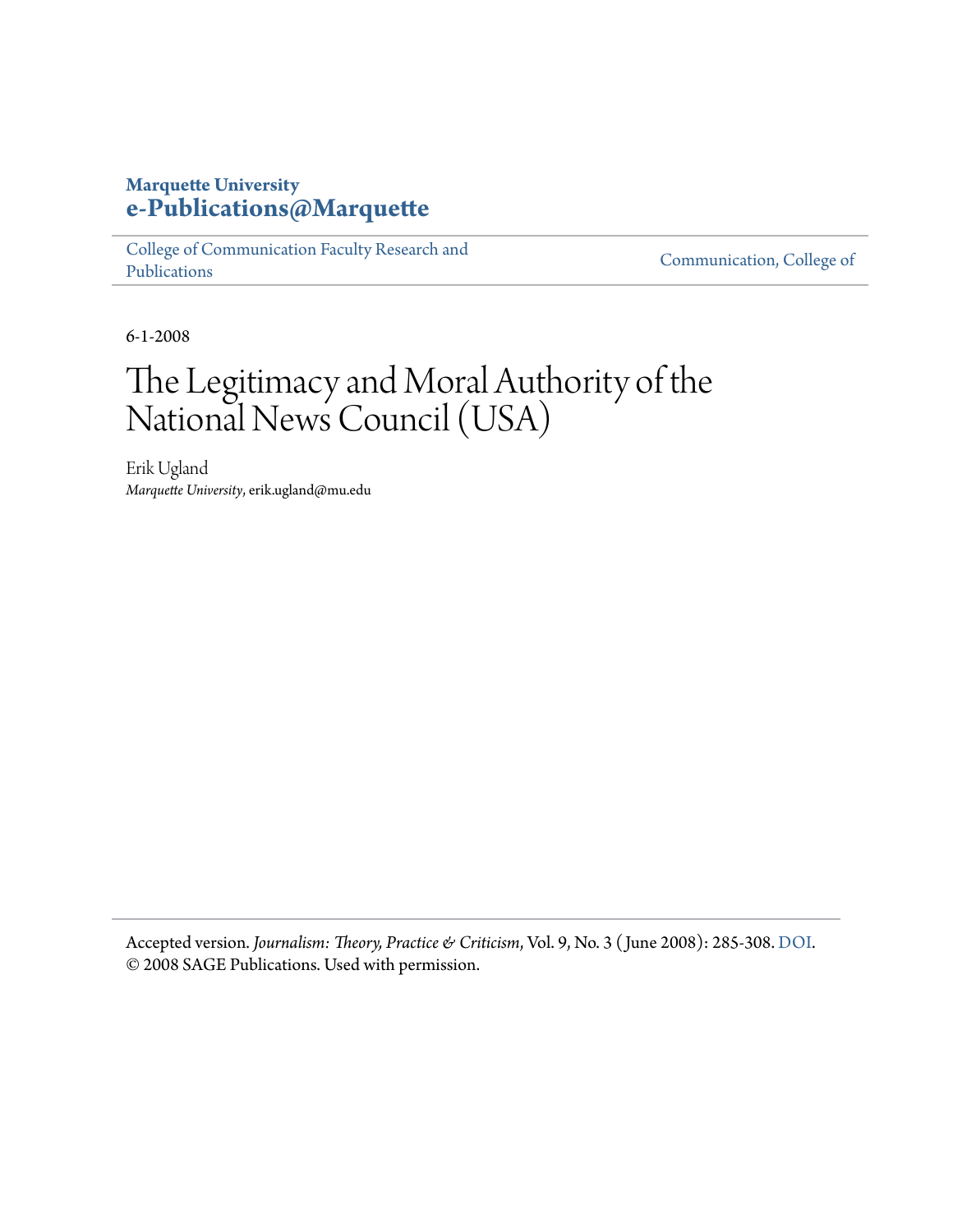# The Legitimacy and Moral Authority of the National News Council (USA)

Erik Ugland

*J. William and Mary Diederich College of Communication, Marquette University Milwaukee, WI*

#### **Abstract:**

*As an institution designed to resolve disputes between the public and the American news media and to assess the ethical standards of the mainstream media, the National News Council (1973-84) was, at least in the*  USA, a ground-breaking institution. This study suggests, however, that the *Council's work was anything but revolutionary, and that it probably did more to entrench the received tenets of American journalism than to either validate or refashion them. By applying a conventional set of ethical standards in its resolution of disputes, by repeatedly emphasizing the First Amendment rights of the media respondents, by violating its by-laws and allowing the media members of the Council to dominate its membership, and by ruling in the vast majority of cases against the public complainants, the Council's work provides grist for those who might question its legitimacy and its value as a model of authentic press-public collaboration.*

As long as there have been journalists, there have been disquieted citizen-critics seeking to hold them accountable -some lobbying for censorship or other government restraints and others promoting voluntary remedies: ethics codes, ombudsmen, journalism reviews. One of the most contentious suggestions in the United States has been the establishment of news councils -nongovernmental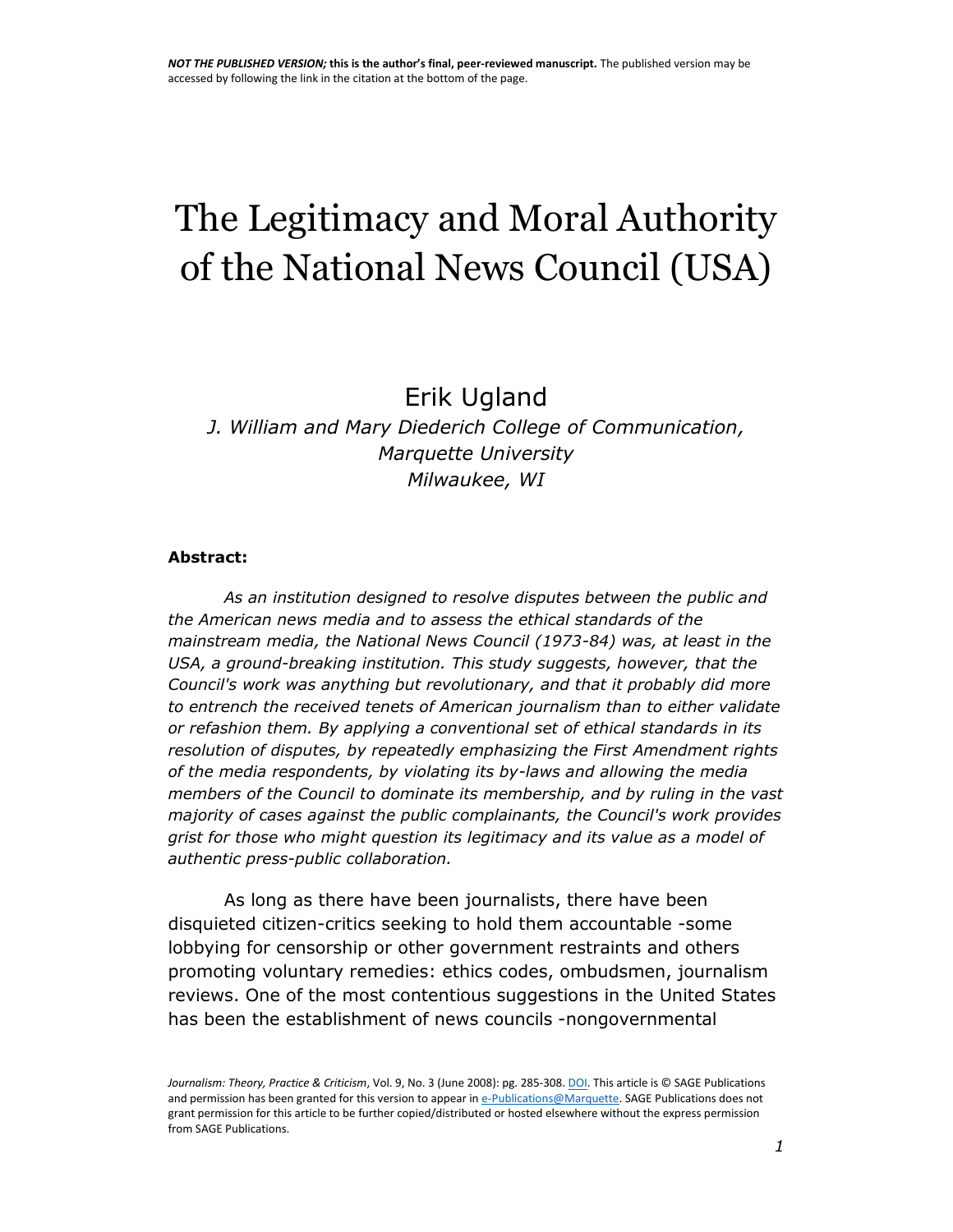associations of journalists and non-journalists who hear, assess and resolve public complaints against the news media.

The Commission on Freedom of the Press (Hutchins Commission) recommended the creation of news councils in  $1947<sup>1</sup>$  but it was not until the late 1960s and early 1970s, amid a spate of attacks against the mainstream news media, $2$  that the first councils were founded in the United States. News councils have operated with some success in Canada, Australia and the United Kingdom, among many other countries (see Bertrand, 2002), but they have a mixed record in the United States where only three news councils remain in operation: the Minnesota News Council (formerly the Minnesota Press Council), established in 1971, the Washington News Council, established in 1998, and the Honolulu Community Media Council, established in 1970. Several others have been launched over the past half century but all have disbanded for one reason or another.<sup>3</sup> Certainly the most prominent of these was the National News Council (hereinafter NNC or Council), which operated from 1973 to 1984, and which was the only attempt to employ this model on a national scale.

The NNC's dual mission was to 'receive, examine, and report on complaints concerning the accuracy and fairness of news reporting [and to] study and to report on issues involving freedom of the press' (Twentieth Century Fund, 1973: 3). As innocuous as this might have sounded to members of the public, it agitated a number of journalists who saw the first of these two mandates as an affront to their autonomy and a step toward regulation. Nevertheless, despite some strident opposition and a boycott by the New York Times, the NNC was launched on 1 August 1973. Over the next 11 years, the Council responded to hundreds of disputes between the public and the national news media, issued written opinions in 227 cases and published special reports on several legal and ethical dilemmas. Despite these efforts, the Council never established a place in the public's consciousness. Its members and staff worked in relative obscurity and its dissolution in 1984 received only a flicker of media coverage.

Two decades later, the American news media face a set of challenges at least as weighty as those of the early 1970s: a proliferation of scandals, <sup>4</sup> the emergence of alternative media, the loss of readers and viewers (see Journalism.org, 2007) and the

*Journalism: Theory, Practice & Criticism*, Vol. 9, No. 3 (June 2008): pg. 285-308[. DOI.](dx.doi.org/10.1177/1464884907089009) This article is © SAGE Publications and permission has been granted for this version to appear i[n e-Publications@Marquette.](http://epublications.marquette.edu/) SAGE Publications does not grant permission for this article to be further copied/distributed or hosted elsewhere without the express permission from SAGE Publications.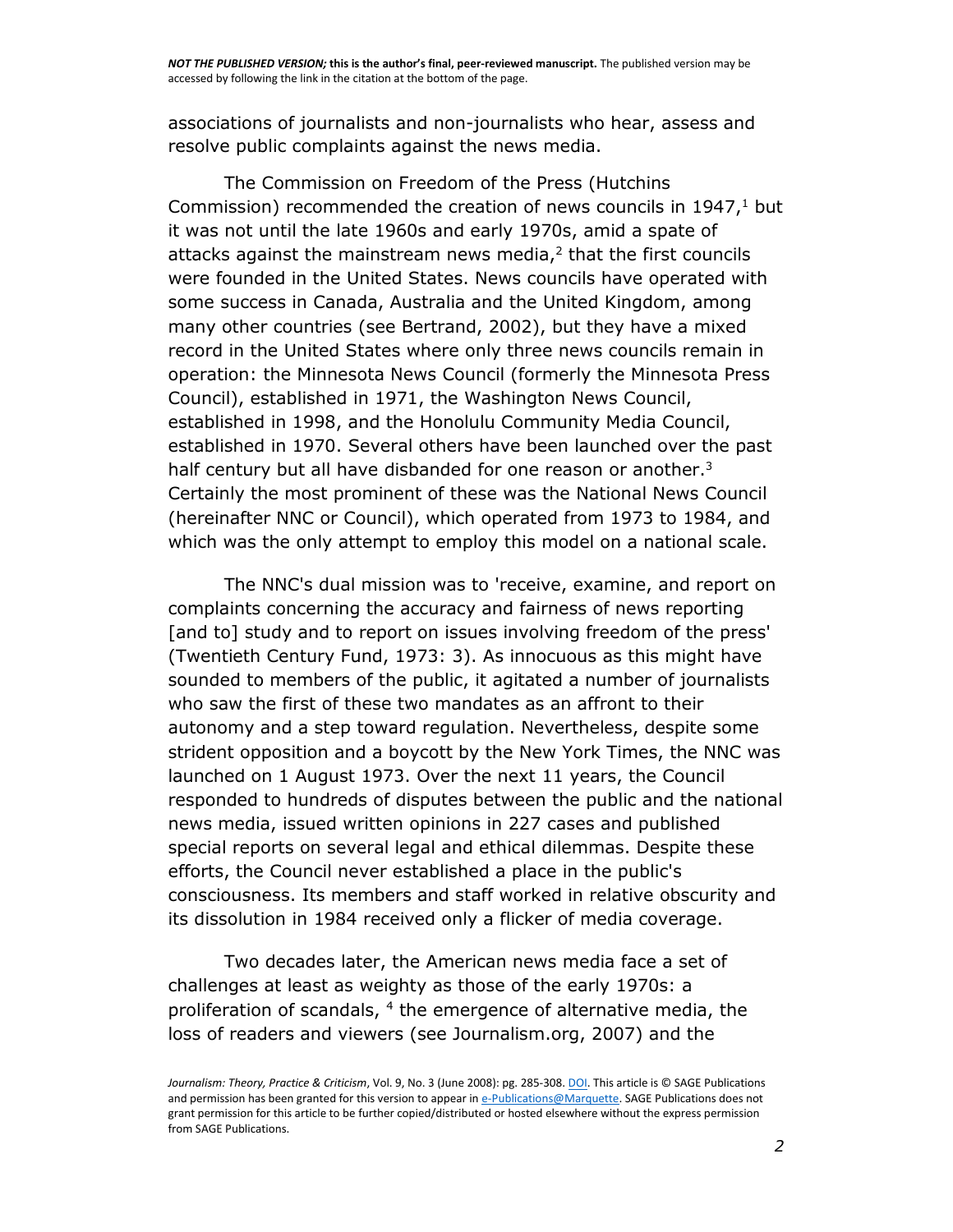deterioration of public confidence in their work (Pew Research Center, 2007). This is a critical moment for journalism, and particularly for the more mainstream news media, which are struggling to distinguish themselves from the new cohort of bloggers and other do-ityourselfers and to retain the loyalties of their increasingly fickle and distracted audiences. Although many traditional journalists insist that their work is fundamentally different from that of their neophyte competitors, the public is less convinced. One potential remedy, some say, is not only to elevate the mainstream media's journalistic standards and performance but to give the public a meaningful role in assessing and defining the ethical boundaries of the profession. Toward that end, several prominent journalists and scholars<sup>5</sup> have called for the resurrection of the NNC, the creation of more state news councils, or both. And the Johns S. and James L. Knight Foundation recently awarded two \$75,000 grants to recipients in California and New England to support their efforts to establish two new state/regional councils. All of this has renewed debate about the utility and hazards of news councils and their viability in the face of some persistent media opposition.

The idea of giving the public a means by which to hold journalists accountable is no doubt appealing to those who claim to be neglected, betrayed or disenfranchised by the mainstream news media, but it is anathema to many journalists like former *New York Times* executive editor Joseph Lelyveld who said, 'we [journalists] don't want to be monitored by a lot of self-appointed people' (Jenkins, 1997: 39), and broadcast station manager John Lansing who said, more bluntly:

> To hell with 15 'community leaders' and assorted colleagues sitting around a table voting 'yes' and 'no' on questions that are not black and white. It's the job of journalists to cover journalism. (Lansing, 1997: 7-8)

This ethos of autonomy pervades the profession and poses a substantial obstacle for anyone seeking to foster a more collectivist ethical environment. It also shapes the enduring belief among many journalists that news councils are biased against them. One broadcast CEO even compared the members of the NNC to 'a group of vigilantes' (Shaw, 1981). Despite reassurances from people like former

*Journalism: Theory, Practice & Criticism*, Vol. 9, No. 3 (June 2008): pg. 285-308[. DOI.](dx.doi.org/10.1177/1464884907089009) This article is © SAGE Publications and permission has been granted for this version to appear i[n e-Publications@Marquette.](http://epublications.marquette.edu/) SAGE Publications does not grant permission for this article to be further copied/distributed or hosted elsewhere without the express permission from SAGE Publications.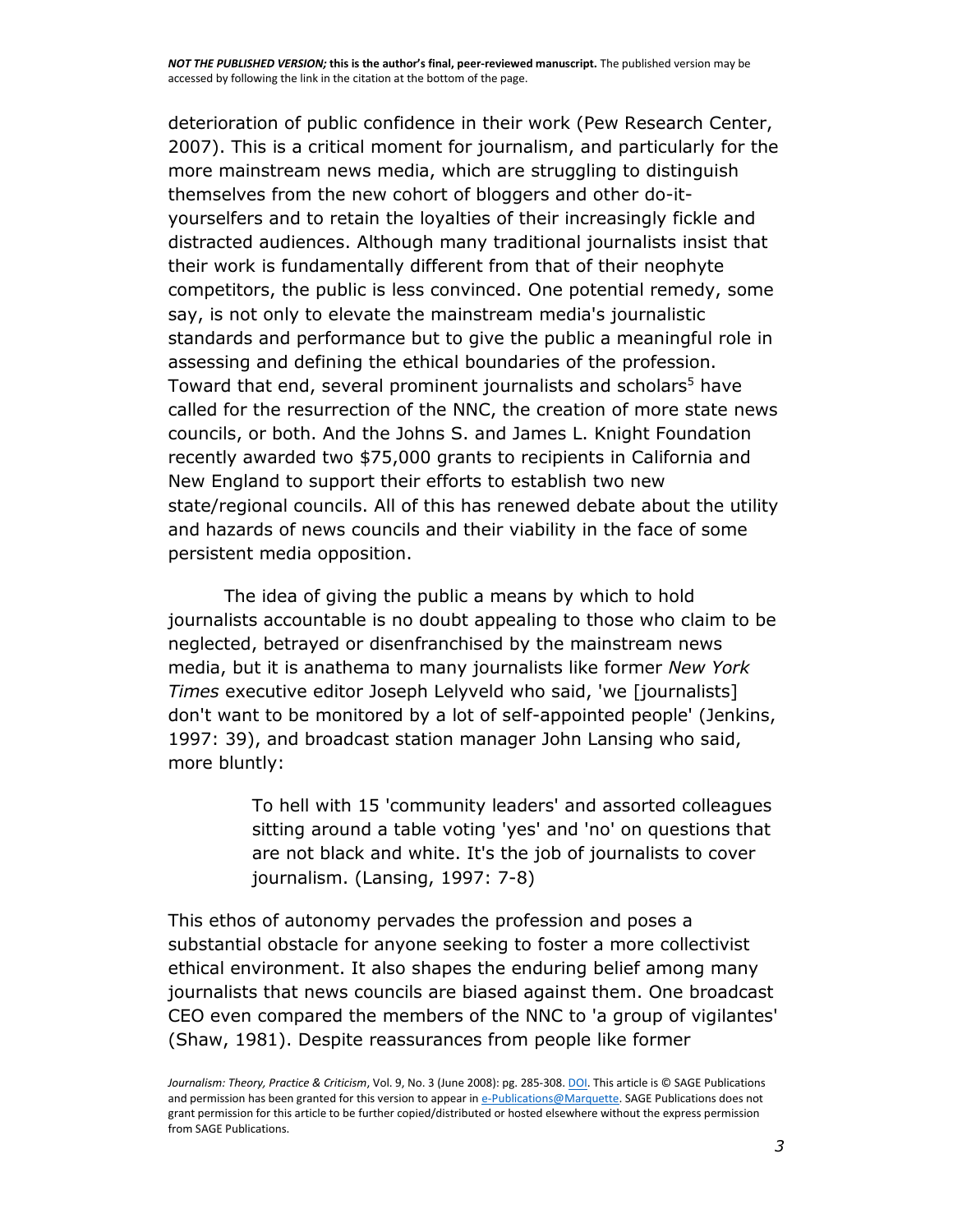*Milwaukee Journal* editor Sig Gissler that 'a press council's role is that of [educator] not inquisitor' (Norman and Robinson, 1981: 3), skepticism still runs deep.

The concern among journalists is understandable but is it warranted? This study reassesses the work of the NNC, focusing on the written opinions<sup>6</sup> it issued in its resolution of cases, and considers what they reveal about the Council, its institutional integrity and its value as a model for new efforts to achieve a public-press rapprochement. This study is concerned with the *outcomes* of the NNC's rulings (including the voting patterns of the Council and its individual members), the *processes* by which it adjudicated complaints (including both the rigor with which the Council followed its by-laws and the evidentiary thresholds it applied) and its *rationales* (including the standards it relied upon and the scope of its inquiries).

This study finds that:

- 1. there is little evidence to support the most persistent critiques of the NNC namely, that it was simply an extra-legal mechanism for punishing the press, particularly the elite national media;
- 2. there were measurable differences in the voting patterns of public and media members<sup>7</sup> (although the extent of those differences might have been blunted by the procedural and substantive issues described herein);
- 3. the Council routinely violated its by-laws by allowing media members to outnumber public members;
- 4. the Council established a high burden for public complainants to meet in terms of both the evidence and the gravity of the alleged violation;
- 5. the Council routinely highlighted the First Amendment rights of the media respondents in ways that were not germane to its ethics-based inquiries; and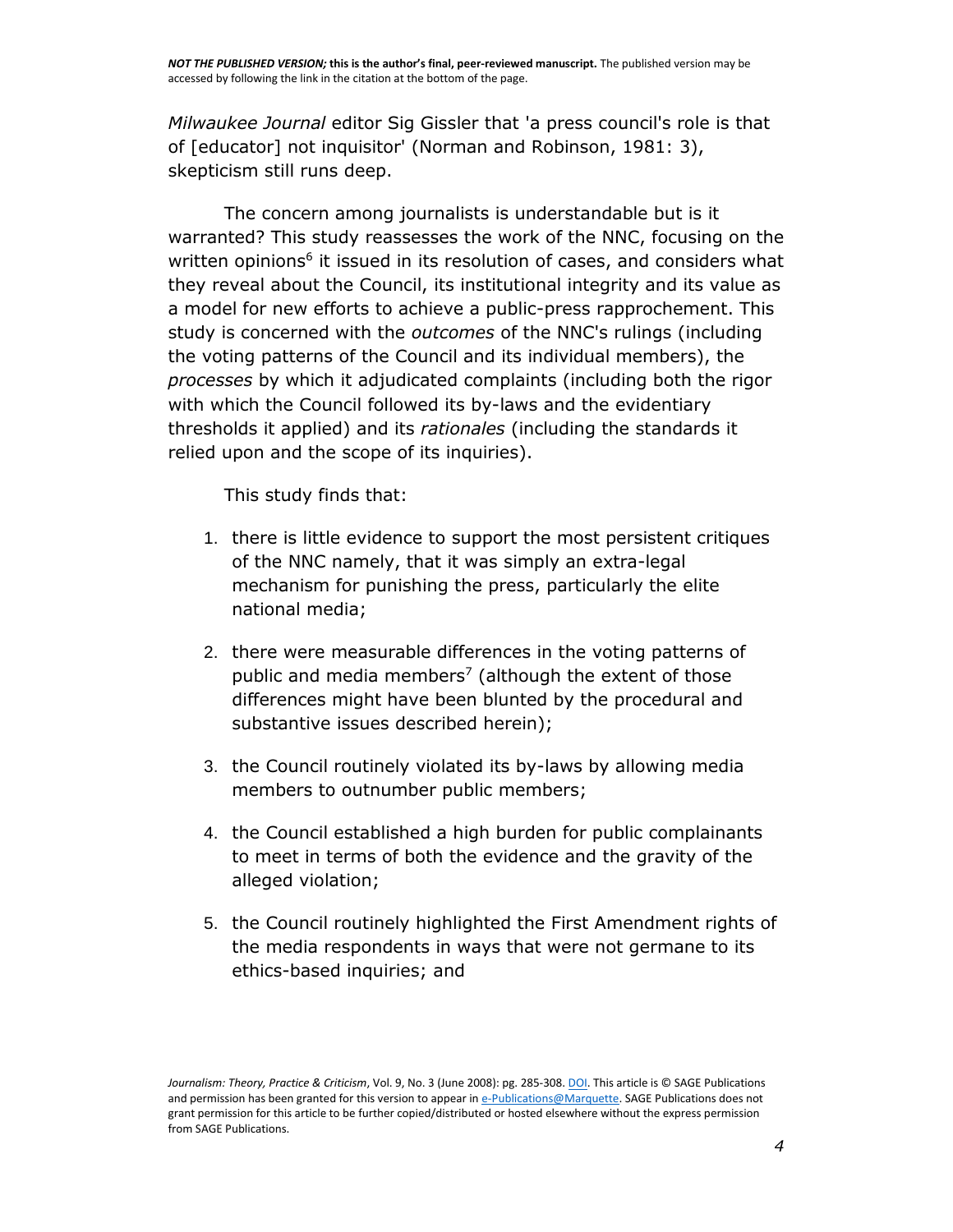6. the Council applied a conventional set of ethical standards in its adjudication of complaints without articulating their justifying rationales or engaging in an examination of alternatives.

All of this flies in the face of the prevailing critique of the Council by members of the media and suggests that the Council's public constituents might have had a stronger basis for questioning its legitimacy as an honest arbitrator and its moral authority as an expositor of normative standards.

# **The National News Council**

Despite the unyielding resistance of many journalists, the NNC was established in 1973 and operated continuously for more than a decade before running out of money -nearly all of which came from the Markel Foundation and the Twentieth Century Fund.<sup>8</sup> Former Council President Norman Isaacs said later that the Council, in its continuing attempts to expand, 'essentially spent itself out of business' (1986: 131). But that was only its most immediate problem. More significant was the Council's inability to temper the persistent and vocal hostility of many journalists and to attract the public's attention (Brogan, 1985: 90-2). The members of the Council were certainly a distinguished group and included media members such as National Review publisher William Rusher, Oakland Tribune editor Robert Maynard, and Molly Ivins, then the editor of the Texas Observer, and public members such as Children's Television Workshop President Joan Ganz Cooney, retired Congresswoman Edith Green, and Derrick Bell, dean of the University of Oregon Law School. Still, the Council's members were not household names and whatever attention the organization received was probably attributable to factors other than the star-power of its participants.

The seeds of the NNC were planted in 1947 by the Hutchins Commission, which recommended the establishment of an independent body that could foster media accountability while avoiding the hazards of government restraints. The Council's real genesis, however, did not come until 1971 when the Twentieth Century Fund (TCF) sponsored a task force to explore the feasibility of a national news council. The project was initiated by TCF Director Murray J. Rossant, a former journalist, and was undertaken at a time when both

*Journalism: Theory, Practice & Criticism*, Vol. 9, No. 3 (June 2008): pg. 285-308[. DOI.](dx.doi.org/10.1177/1464884907089009) This article is © SAGE Publications and permission has been granted for this version to appear i[n e-Publications@Marquette.](http://epublications.marquette.edu/) SAGE Publications does not grant permission for this article to be further copied/distributed or hosted elsewhere without the express permission from SAGE Publications.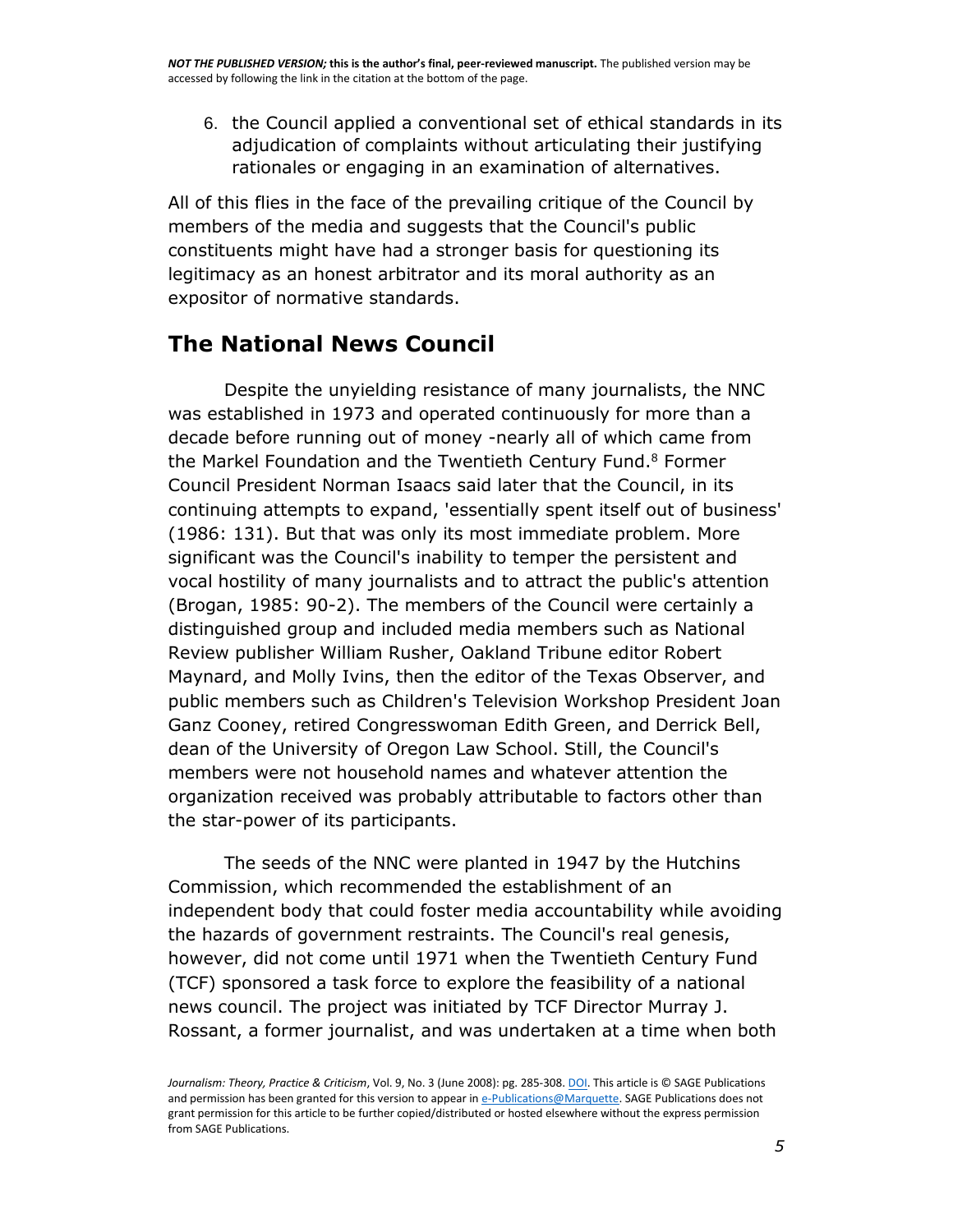the credibility and freedoms of the press were under assault by the Nixon Administration and by other government and public critics. The task force -comprised of journalists like Richard Harwood of the Washington Post and John Oakes of the New York Times, and nonjournalists like Lucy Wilson Benson, then-head of the League of Women Voters – voted unanimously to recommend the establishment of a council. Several of the task force members, joined by the leaders of four foundations, then assembled a founding committee to write the Council's by-laws and select its members. Interestingly, there were only three journalists on the founding committee and eight nonjournalists, including the director, retired Judge Roger Traynor. This might help explain why the committee drafted by-laws that required the Council to be comprised of six media members and nine public members, with a chairman chosen from among the public members. As it turned out, however, the Council had several media members serve as chairman, and the public members were routinely outnumbered by their media counterparts. This was the central dilemma for the NNC: how to maintain its equilibrium while serving the interests of two distinct and often competing constituencies. It is a dilemma faced by other agents of media accountability as well, particularly news ombudsmen, who are perceived skeptically by both their audiences and their co-workers (Nelson and Starck, 1974) and who harbor differing beliefs about the group to whom they owe the greatest duty (Ettema and Glasser, 1987).

Although it was frequently buffeted by critics from both sides, the NNC survived for more than a decade, resolved hundreds of disputes, provided a voice of conscience in public debates over press freedom and responsibility and proved that most news organizations are in fact willing to submit to external scrutiny. As its books were being closed, NNC chairman and former CBS News president Richard Salant wrote what would be his farewell essay and the Council's epitaph: 'I refuse to believe that a concept so important and so sound as that which gave birth to the news council cannot be brought to reality. It is imperative that the effort be renewed and continued' (1983: xvii). A generation later, despite the conclusions of some that the Council was 'a spectacular failure' (Meyer, 1987: 168), some prominent journalists have repeated Salant's call for the resurrection of the NNC or some version of it.

*Journalism: Theory, Practice & Criticism*, Vol. 9, No. 3 (June 2008): pg. 285-308[. DOI.](dx.doi.org/10.1177/1464884907089009) This article is © SAGE Publications and permission has been granted for this version to appear i[n e-Publications@Marquette.](http://epublications.marquette.edu/) SAGE Publications does not grant permission for this article to be further copied/distributed or hosted elsewhere without the express permission from SAGE Publications.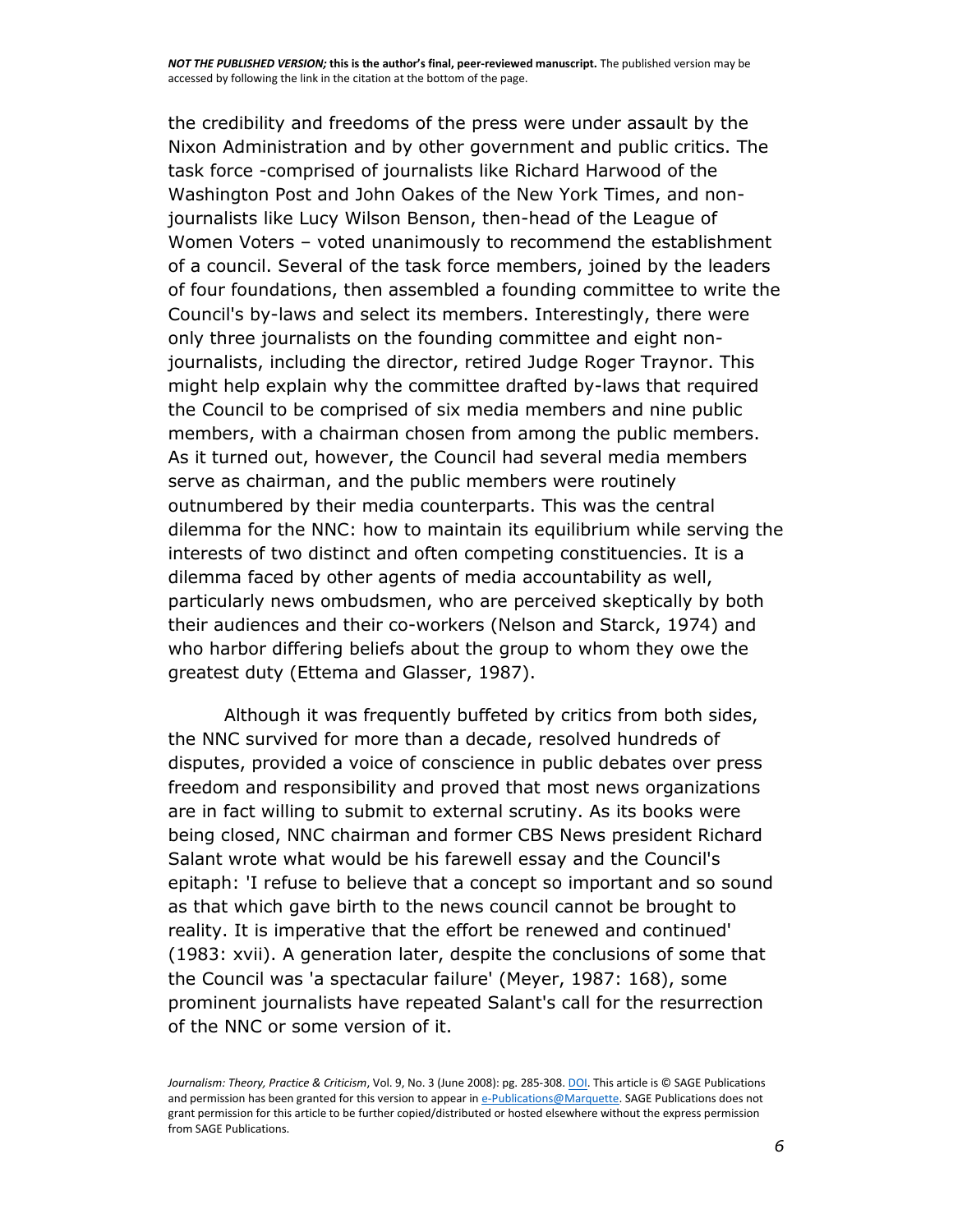One of them is former *60 Minutes* reporter Mike Wallace (1996) who said that most of those who oppose news councils are driven by unreasonable fears of regulation and a self-destructive hostility to criticism. In response to Wallace, former *New York Times* executive editor Joseph Lelyveld made clear his continued opposition. Mirroring criticisms offered by *Times* publisher Arthur Ochs Sulzberger in 1973 (see Brogan, 1985: 117-20), Lelyveld said news councils sacrifice press independence and help create an environment in which government regulation becomes more accepted. He added that the news council process itself could not be trusted. 'It's a kind of glorified town meeting. But it's not even a town. Talk about elitism! Who gets on these things, and the people who sit there, how hard do they work at it?' (Jenkins, 1997: 39). Former *Life* reporter Hillary Johnson, who was criticized in one of the NNC's rulings, called the Council a 'fatuous' and 'occasionally dangerous sham' (Brogan, 1985: 66). And broadcast station owner Stanley S. Hubbard offered a similar critique of the Minnesota News Council, saying it was akin to a 'kangaroo court' (*St. Paul Pioneer Press*, 1997).

Despite these criticisms, re-establishing a national news council is not just the peculiar interest of a restless minority. Walter Cronkite, who once opposed the NNC, has since said that he may have been wrong (Wallace, 1996), and Steve Geimann, former president of the Society of Professional Journalists, suggested that a news council might be a good way of defecting press criticism (Stein, 1997).

## **Literature review**

Despite the attention news councils have received in the journalism trade press over the past three decades, relatively little research has been done on either the NNC or news councils generally. Many of the studies have addressed perceptions and attitudes of both journalists and members of the public about the value of councils. Polich (1974) surveyed publishers, editors and reporters and found that 53 percent either somewhat or strongly disapproved of councils, while 14 percent somewhat or strongly approved. Opposition to the NNC was weaker (two to one) than opposition to local press councils (four to one). Forty-five percent agreed that news councils were either a 'cosmetic device to cover media problems' or a 'club to intimidate the press', while only 30 percent viewed them as useful for addressing

*Journalism: Theory, Practice & Criticism*, Vol. 9, No. 3 (June 2008): pg. 285-308[. DOI.](dx.doi.org/10.1177/1464884907089009) This article is © SAGE Publications and permission has been granted for this version to appear i[n e-Publications@Marquette.](http://epublications.marquette.edu/) SAGE Publications does not grant permission for this article to be further copied/distributed or hosted elsewhere without the express permission from SAGE Publications.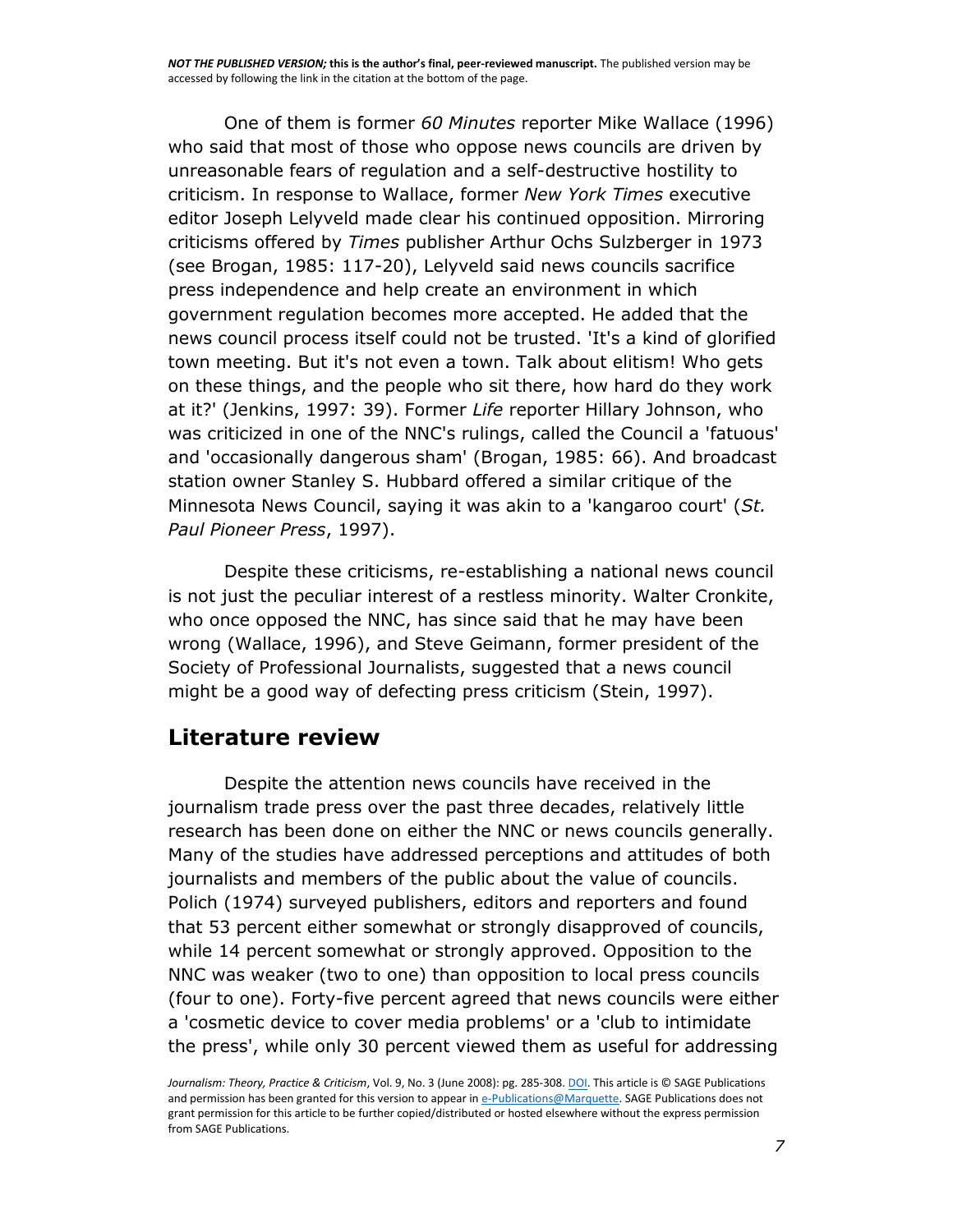concerns about the news media. Whatever differences remain among journalists, the public appears to be less divided. In a survey by the Center for Media and Public Affairs (Shepard, 1997), 85 percent of the public respondents indicated they would support the use of news councils to investigate complaints against the news media.

Schafer (1979) examined media and complainant attitudes toward the Minnesota News Council (MNC) and found relatively high approval among both. Complainants were more approving than journalists, and among journalists, those working for daily newspapers were most supportive, followed by those at weekly papers and then those in radio and television. Although they were generally sympathetic to the news council concept, journalists were much more likely to view the procedures and determinations of the MNC as biased in favor of complainants than complainants were to view them as biased in favor of the media.

Cassady (1985) suggested that media opposition is primarily rooted in the First Amendment and the tradition of press autonomy that has prevailed in the USA. He argued that this tradition has fostered an intolerance on the part of journalists to public critiques of their work. A survey by Meyer (1987) found continued press opposition to news councils, but opposition was strongest among publishers and editors, as opposed to reporters, and significantly stronger among older journalists than younger.

Other research on news councils has focused on their effects. In a study of the impact of community press councils in two Illinois cities, Atwood and Starck (1972) found little change in the content of local newspapers after introduction of a community press council and also little change in public approval of those newspapers. Two years earlier, however, Starck (1970) found that some local press councils were having demonstrably positive effects on their communities by helping educate the public about journalistic standards.

There is some evidence that local councils have been more effective than the NNC in the eyes of complainants. Hermanson (1994) compared survey results of NNC and MNC complainants and found that MNC complainants tended to be less critical and more supportive of the process. In a doctoral dissertation, Husselbee (1999) used cluster

*Journalism: Theory, Practice & Criticism*, Vol. 9, No. 3 (June 2008): pg. 285-308[. DOI.](dx.doi.org/10.1177/1464884907089009) This article is © SAGE Publications and permission has been granted for this version to appear i[n e-Publications@Marquette.](http://epublications.marquette.edu/) SAGE Publications does not grant permission for this article to be further copied/distributed or hosted elsewhere without the express permission from SAGE Publications.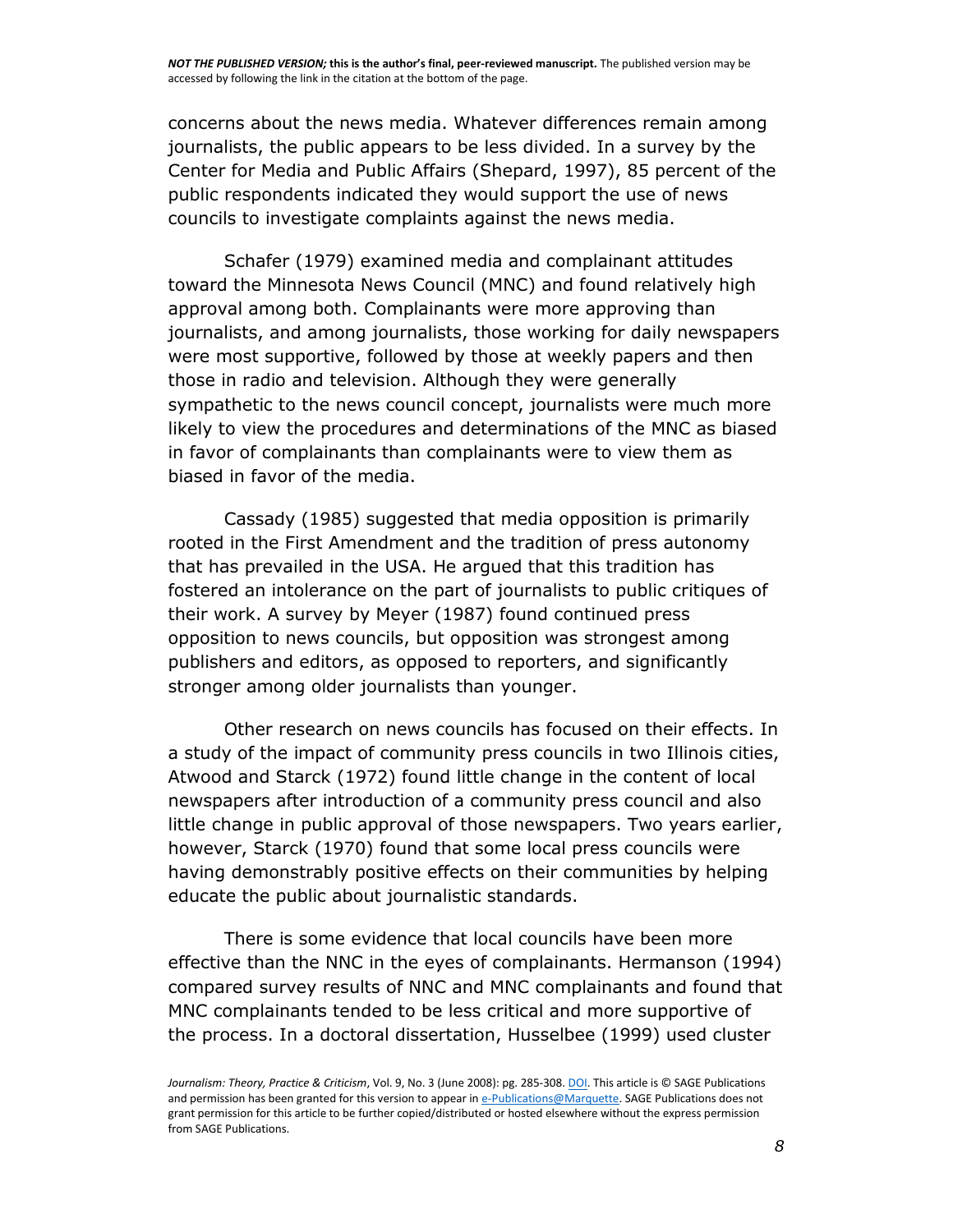analysis to try to identify linkages in the voting patterns of individual members of the NNC. He found no significant factions on the Council and no significant disparity in the treatment of particular news organizations, including the *New York Times*, which had been the most prominent and vocal critic of the NNC.

Of particular concern to both opponents of news councils and some proponents is the degree to which councils can help define ethical boundaries for journalism. In a study on the MNC, Schafer (1981) examined all of the Council's decisions and found that in several areas -access, accuracy and privacy -they provided significant ethical guidance. Although many see this as a useful role for councils, others say it raises the specter of council rulings being used to establish legal standards -something Farrar (1986) later warned against.

Precedent was also the focus of a study by Ugland and Breslin (2001) that examined all of the written opinions of the MNC. Their article looked at whether the MNC was consistent in applying its own precedents in subsequent rulings. They found that the MNC rarely cited its prior rulings and failed to articulate reasons for departing from them. They also found that in only about two-thirds of its decisions did the MNC justify its rulings by referencing or articulating clearly defined principles that could serve as guides to working journalists and benchmarks for future rulings.

## **Conceptual framework and research questions**

The National News Council served two principal functions. The most immediate was to resolve disputes between the national news media and aggrieved readers, viewers and subjects. Toward that end, the Council operated as both an arbitrator, resolving disputes informally behind the scenes, and as a quasi-court – albeit one without enforcement powers<sup>9</sup> – holding hearings and issuing formal written opinions on the most serious complaints. The less conspicuous but perhaps more important function of the Council was to apply and occasionally re-examine ethical standards and behavioral norms in journalism through a press-public collaboration. Brogan (1985: 39) says the Council's function was to 'consider matters of general journalistic principle and to promulgate rules to cover them'. In doing

*Journalism: Theory, Practice & Criticism*, Vol. 9, No. 3 (June 2008): pg. 285-308[. DOI.](dx.doi.org/10.1177/1464884907089009) This article is © SAGE Publications and permission has been granted for this version to appear i[n e-Publications@Marquette.](http://epublications.marquette.edu/) SAGE Publications does not grant permission for this article to be further copied/distributed or hosted elsewhere without the express permission from SAGE Publications.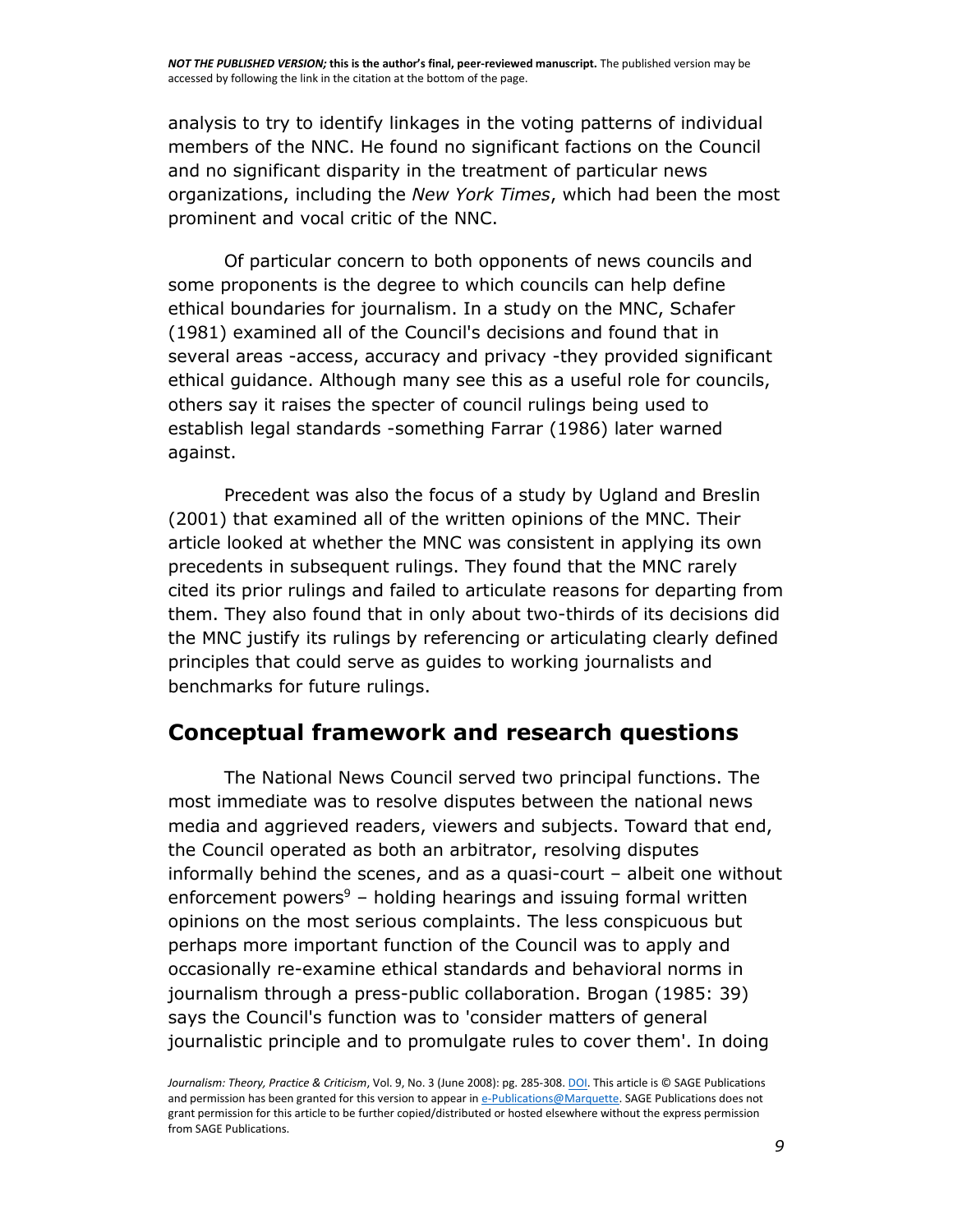this, the Council would presumably refer to prevailing practices, but also critique, clarify and perhaps redefine them as well. (Indeed, if the goal had been merely to ratify and apply conventional journalistic standards, without any consideration of the merits of those standards, it would have been less important, if not completely unnecessary, to include public members on the Council.) In this way, the Council's rulings would help to shape professional practice by serving as normative guideposts for working journalists. As Council Chairman Stanley Fuld wrote in 1975: 'the National News Council is building its own record of performance', and 'evolving out of that record are a number of principles which, if observed by news organizations, could increase public confidence in their performance' (National News Council, 1975: 1-2).

In order for the Council to have this kind of influence, it needed to have *moral authority*. Moral authority, as defined here, is not a power that one possesses over another where defiance can lead to punishment or stigma. Nor is it 'that sense of authority which is derived from a perception of the individual or organization as having a superior competence to [your] own in certain matters, as a result of which [you are] willing voluntarily to accord them a measure of authority over [you]' (White, 1996: 66). It is, rather, the ability of councils -by virtue of the individual and collective credentials and judgments of their members, and by virtue of the impartial and deliberative processes through which they operate -to persuade their two key constituencies that their decisions and rationales are worthy not merely of attention but of adherence. Moral authority, then, is the power to 'substantially influence the decisions and behaviors of others by serving as a referent for their moral or ethical choices' (Ugland and Breslin, 2001: 234).

This study assumes that for any news council to have moral authority, it must be perceived as *legitimate* in the eyes of its constituents or stakeholders. Legitimacy is a wide-ranging concept employed differently in various disciplines, but it is used here to describe the accord that exists between the organization and its stakeholders over the organization's goals, structure and operation. For an organization to be legitimate, its stakeholders must be satisfied that it 'acts within the boundaries of the power conferred upon it , it acts in ways that advance the purposes for which it was created, and it

*Journalism: Theory, Practice & Criticism*, Vol. 9, No. 3 (June 2008): pg. 285-308[. DOI.](dx.doi.org/10.1177/1464884907089009) This article is © SAGE Publications and permission has been granted for this version to appear i[n e-Publications@Marquette.](http://epublications.marquette.edu/) SAGE Publications does not grant permission for this article to be further copied/distributed or hosted elsewhere without the express permission from SAGE Publications.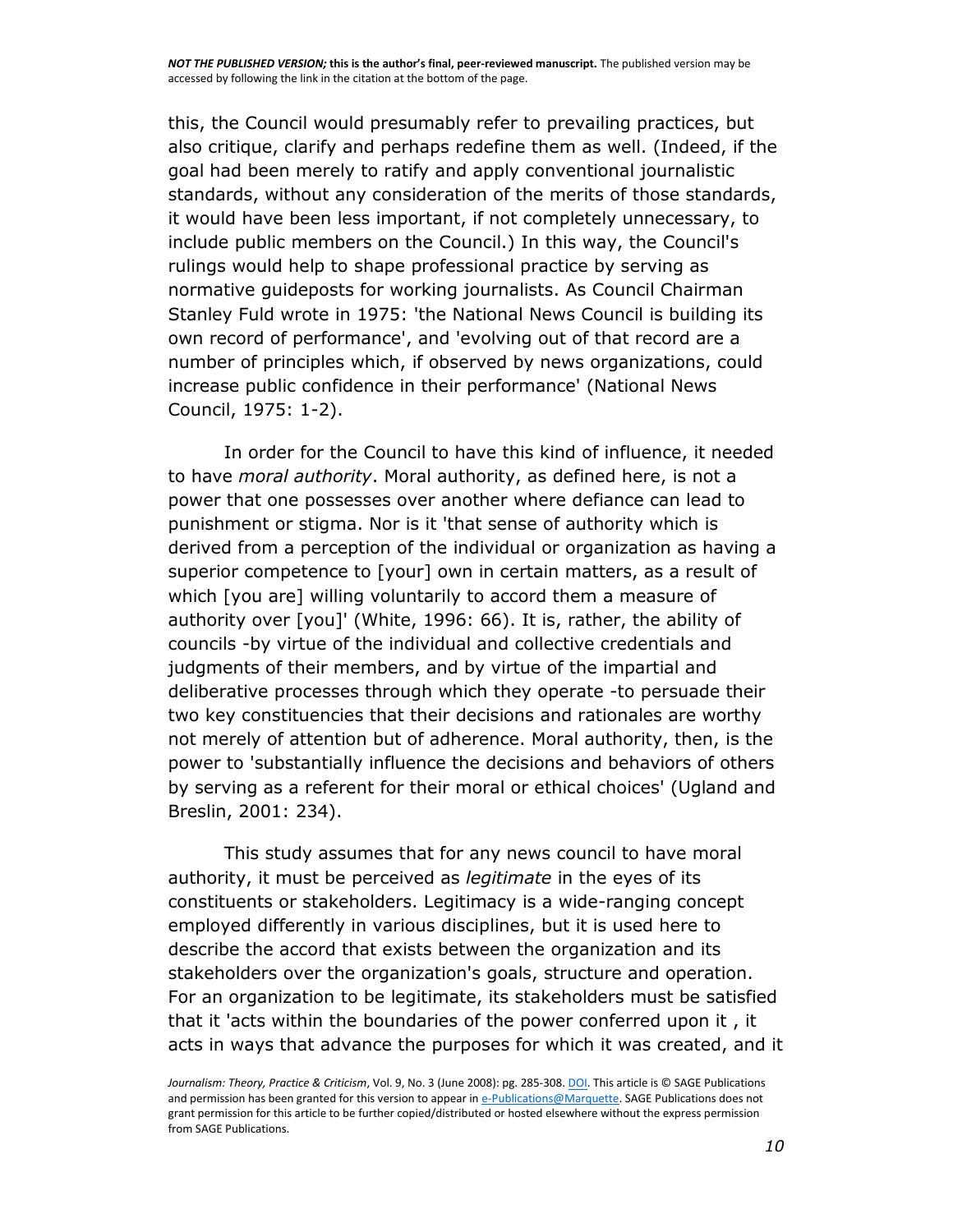follows its own publicly communicated procedures' (Ugland and Breslin, 2001: 234). Clearly any evidence of a systematic favoring of one group or set of interests would undermine the Council's legitimacy. This could be manifest through a bias on the part of the members or through a set of structural or practical forces.

In light of this, the first three research questions employed in this study look at questions of basic institutional integrity and fairness and are designed to provide some baseline data for assessing some of the key criticisms of the NNC and of news councils generally. The fourth question addresses a different aspect of legitimacy: specifically, whether the Council made an attempt through its written opinions to not only identify a principle or standard upon which its decisions rested, but to justify its value as an ethical marker. One of the central goals of the NNC was to seek solutions through an alliance of two distinct stakeholder groups. It was an opportunity, perhaps, to move past entrenched norms by providing a detached assessment not only of journalism's *standards*, but also its *purposes*. As several scholars have pointed out, ethics debates in journalism too often revolve around the sensational misdeeds of rogue reporters or individuals' violations of widely accepted professional conventions (Glasser, 1999). Rarely is there debate about the value of those conventions and whether respect for them is still warranted (Iggers, 1999). The collaborative model of the NNC, in which more of the affected parties were given a seat at the table, represented, at least potentially, an antidote to the insider approach that has predominated in the debates over journalism ethics, and which has largely kept non-practitioners on the periphery. So, to the extent that the Council merely applied a set of consecrated standards in its resolution of cases, its legitimacy could be questioned by those who were merely witnesses to it.

This study addressed the following questions:

- **RQ1:** Do the Council's written opinions reveal disparities in the Council's treatment of particular parties (media respondents vs public complainants), particular organizations or particular media?
- **RQ2:** Do the Council's written opinions reveal disparities in the voting patterns of public members vs media members?

*Journalism: Theory, Practice & Criticism*, Vol. 9, No. 3 (June 2008): pg. 285-308[. DOI.](dx.doi.org/10.1177/1464884907089009) This article is © SAGE Publications and permission has been granted for this version to appear i[n e-Publications@Marquette.](http://epublications.marquette.edu/) SAGE Publications does not grant permission for this article to be further copied/distributed or hosted elsewhere without the express permission from SAGE Publications.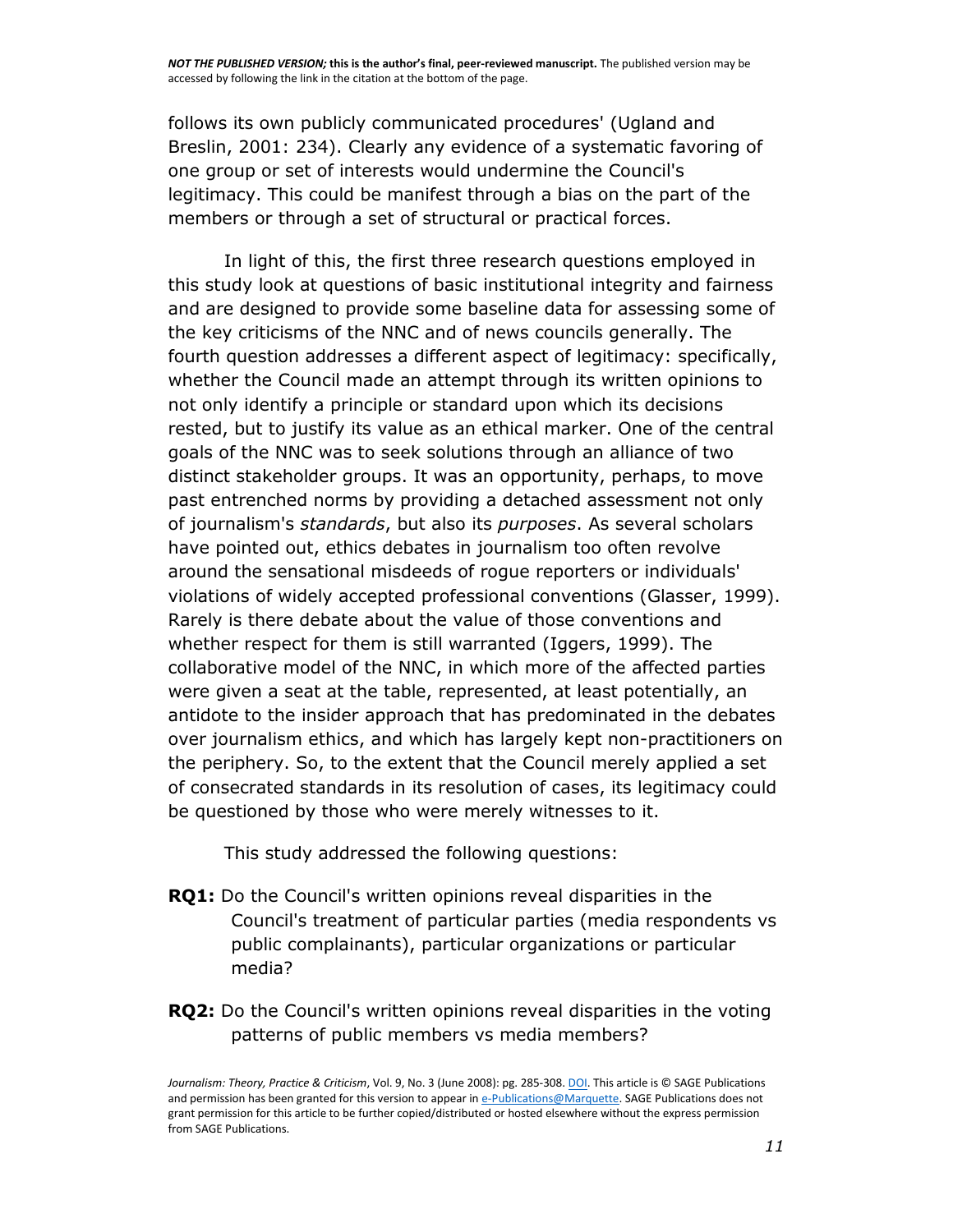- **RQ3:** Do the Council's written opinions suggest that the Council established clear adjudicative standards for its handling of complaints? Did the Council comply with those standards?
- **RQ4:** Do the Council's written opinions reveal any efforts by the Council to identify principles or standards as the foundation for its rulings? If so, did the Council provide a justifying rationale for their application and/or an examination of alternatives?

## **Method**

These questions were addressed through a quantitative and qualitative analysis of the Council's written opinions. To address the first three research questions, each opinion was reviewed to determine the success rate of public complainants and media respondents, to examine variations among different types of media respondents and to observe changes over time. Individual votes of Council members were also studied for all years except 1974 – the Council's first year of operation and one in which individual votes were not recorded. The composition of the Council was also tracked to determine whether there was an even split in the number of media versus public members present and voting in each case.

This study analyzed only those cases in which the Council issued a written opinion. Although case numbers were issued by the Council on 227 complaints, several of those were dismissed for procedural reasons. Because the Council did not issue written opinions in those cases and did not assess their substantive merits, they were not included in this study. If multiple votes were taken on the same complaint, each vote was treated as a separate complaint.

To address the fourth research question, each written opinion was read to determine whether the Council attempted to identify a standard upon which its decision rested and whether the Council engaged in any examination of the merits of those standards. The concurring and dissenting opinions were studied in the same way. This information was gathered to inform judgments about whether the Council served as an enforcer of traditional journalistic standards and whether it critically evaluated those standards. The aim was not

*Journalism: Theory, Practice & Criticism*, Vol. 9, No. 3 (June 2008): pg. 285-308[. DOI.](dx.doi.org/10.1177/1464884907089009) This article is © SAGE Publications and permission has been granted for this version to appear i[n e-Publications@Marquette.](http://epublications.marquette.edu/) SAGE Publications does not grant permission for this article to be further copied/distributed or hosted elsewhere without the express permission from SAGE Publications.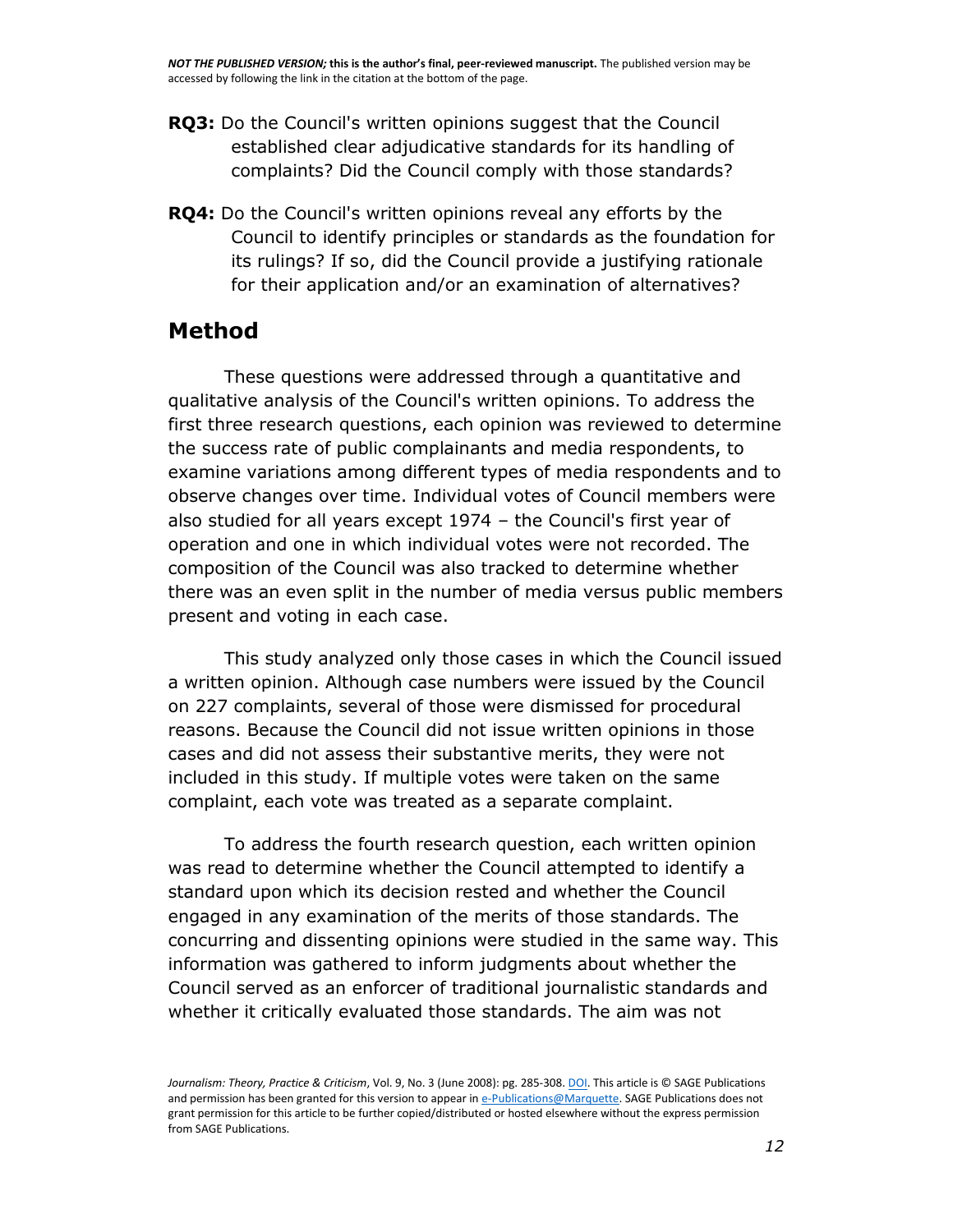primarily to quantify the findings but to provide a sense of the opinions and an understanding of their essential character.

# **Findings and discussion**

After analyzing all of the written opinions issued by the NNC, there is little evidence that the Council was, as some of its media critics suggest, insensitive to the interests of journalists and media organizations. Table 1 and Figure 1 show that media respondents had a higher – and usually much higher – success rate than did public complainants. This was true in all years except 1980 and 1983. Of the 196 determinations,<sup>10</sup> media respondents won 124 (63.3%), lost 54 (27.5%) and split 18 (9.2%). Table 1 also shows a decline in the media's success rate between the first and last years studied. Media respondents won 85 percent of the cases in 1974 and just 36 percent in 1983. The decline in the media's winning percentage began after 1977 but was even sharper after 1979. From 1974-9, media respondents won 72 percent of the time, but only 41 percent from 1980-3. There are several possible explanations. First, it could be that the Council, eager to earn the support of a skeptical, and at times hostile, journalistic community, was more sympathetic to respondents in the Council's early years. Second, it could be that there were fewer frivolous claims heard by the Council in the later years, which itself could be the result of increasingly thorough means of weeding out spurious complaints.<sup>11</sup> Finally, it could be at least partly the result of the fact that the media members routinely outnumbered the public members on the Council – in contravention of the Council's by-laws – and that this disparity was less pronounced in the Council's later years.

Table 1 appears to work against the suggestion that the Council was corrupted by an anti-media bias. If that claim were true, one would have to argue that the media respondents should have won an even higher proportion of the cases brought before the Council. That is certainly possible, but it seems less likely than the alternative, because complaints lacking credibility were dismissed or settled by the NNC's Grievance Committee and were not heard by the full Council. The Council's rulings, then, were based on the 'best of the best' complaints and had gone through several filters before reaching the full Council. On the surface, then, it would seem that a more credible argument

*Journalism: Theory, Practice & Criticism*, Vol. 9, No. 3 (June 2008): pg. 285-308[. DOI.](dx.doi.org/10.1177/1464884907089009) This article is © SAGE Publications and permission has been granted for this version to appear i[n e-Publications@Marquette.](http://epublications.marquette.edu/) SAGE Publications does not grant permission for this article to be further copied/distributed or hosted elsewhere without the express permission from SAGE Publications.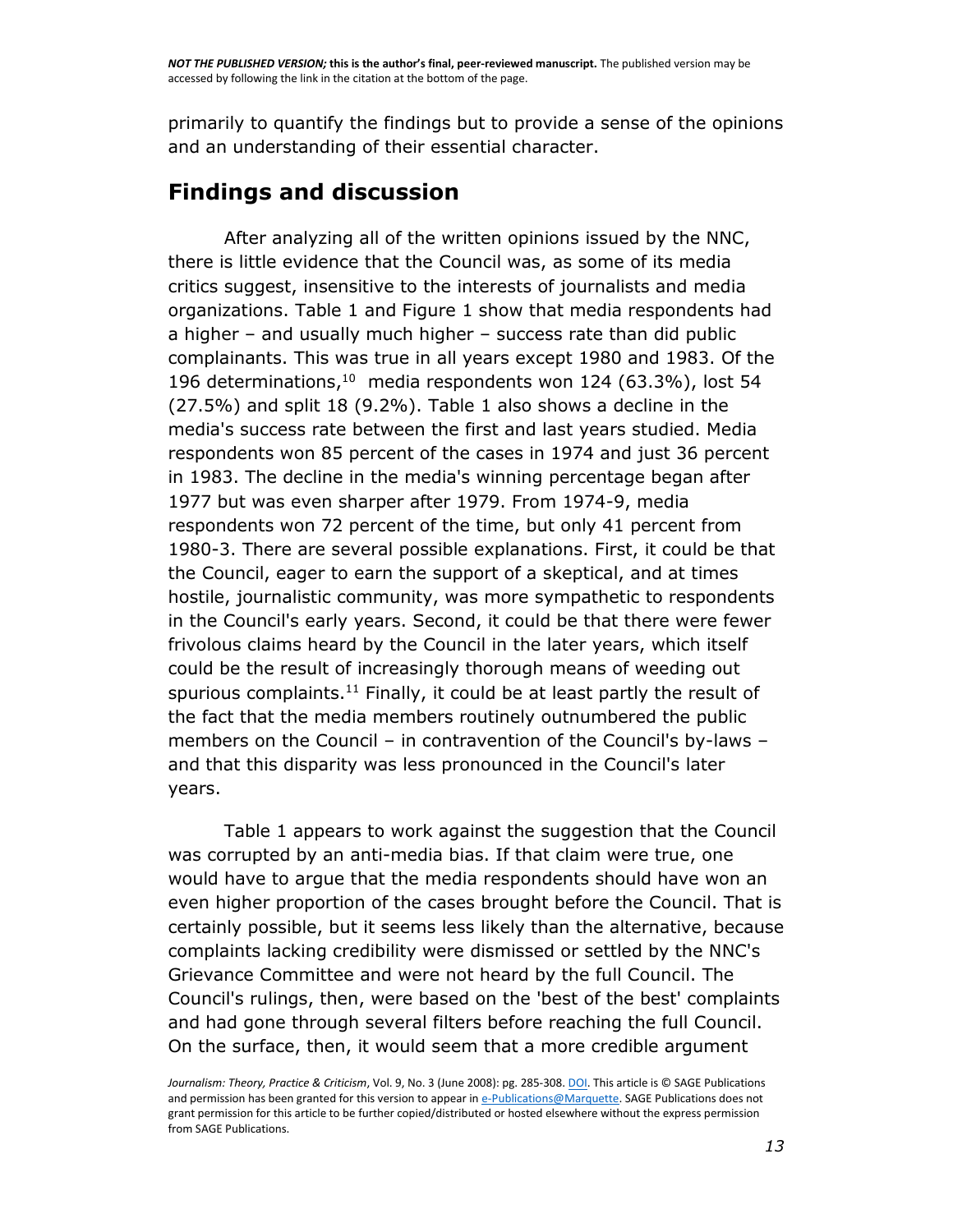could be made that the Council was biased *in favor* of the media. Indeed, the analysis conducted in response to RQ3 and RQ4, described below, provides additional examples of the Council's procedural and substantive deference to media respondents. There is not enough evidence here to substantiate either the existence or absence of bias. But at the very least these results present an empirical hurdle that the most determined news council critics must surmount.

There is also little evidence to support the claim that the Council was antagonistic toward the interests of either particular media or organizations. Among all respondents, the broadcast networks fared best. CBS won 85 percent of the complaints brought against it (29 of 34) and ABC won 94 percent (16 of 17). NBC had the worst record of the three broadcast networks but still won 57 percent of the time (8 of 14). The same was true of the other national news organizations. Even the *New York Times*, the Council's most committed critic, won twothirds of the time (14 wins, 6 losses, 1 split). This is especially noteworthy because by refusing to participate in the process, the *Times* never filed documents with the NNC to support its position.

Table 2 shows the respondents grouped by medium. The major wire services (AP and UPI) won two-thirds of their cases before the Council. Magazines fared the worst, winning 8, losing 14 and splitting 4. Part of the reason for this might be that several of the magazines against which complaints were brought were not traditional news magazines. They included *Consumer Reports*, *Parade* and *Reader's Digest*. *Time* magazine was more successful, winning three times, losing once and splitting once. Newsweek lost both of the complaints brought against it. Perhaps not surprisingly, tabloids did not do well. Six of the eight cases involving tabloids (*New York Post*, *New York Daily News*, *National Inquirer*) were decided in favor of the complainant. Aside from the poor success of magazine respondents, television, newspapers and wire services all won most of the time. When combining the success rates of all the major national news organizations (*New York Times*, *Wall Street Journal*, *Washington Post*, *Chicago Tribune*, ABC, NBC, CBS, AP, UPI, *Time* and *Newsweek*), media respondents won 70 percent of the time (83 wins, 23 losses and 13 splits). This belies the accusation that the Council's aim was to attack the 'establishment press', and given the success of most of the individual media organizations in that group, there is no clear support

*Journalism: Theory, Practice & Criticism*, Vol. 9, No. 3 (June 2008): pg. 285-308[. DOI.](dx.doi.org/10.1177/1464884907089009) This article is © SAGE Publications and permission has been granted for this version to appear i[n e-Publications@Marquette.](http://epublications.marquette.edu/) SAGE Publications does not grant permission for this article to be further copied/distributed or hosted elsewhere without the express permission from SAGE Publications.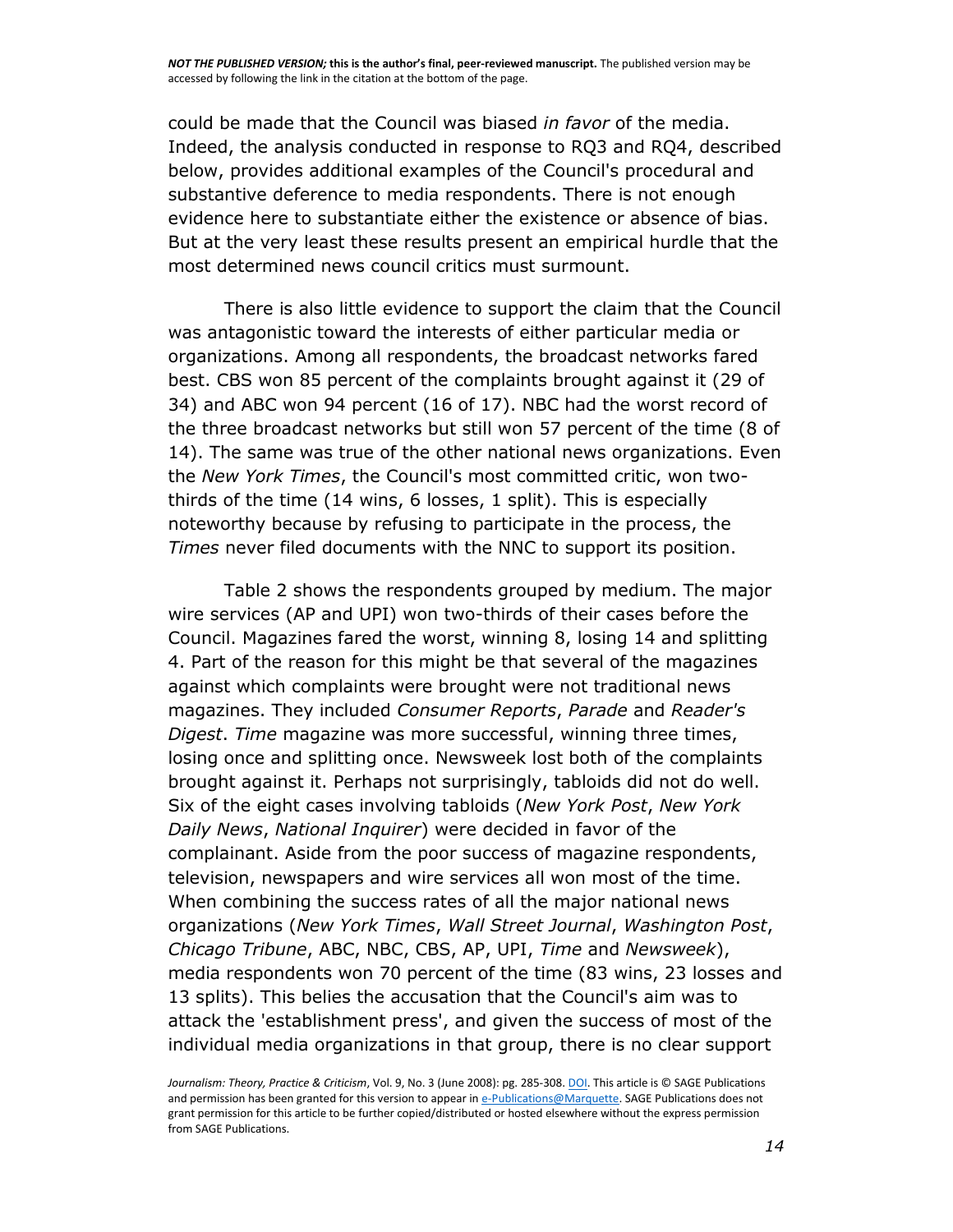for the charge that particular news organizations, not least of which being the *New York Times*, were targeted for unfavorable treatment. In fact, the results, at least on the surface, seem more supportive of the suggestion that the Council was especially protective of media respondents, although it would be too much to conclude that it was *biased*.

With respect to the second research question, which addressed differences in the voting patterns of public versus media members, it was clear that there were some differences between the two groups. The media members were more likely to favor media respondents than were public members, for example. Conversely, as Table 3 indicates, public members tended to favor public complainants more than the media members did. Both groups voted more often for the media respondents, but the media members did so 61 percent of the time while the public members did so only 55 percent of the time. Similarly, public members voted in favor of public complainants 34 percent of the time while the media members voted in favor of public complainants 31 percent of the time. The results indicate that there were significant differences in the voting patterns of the two groups and that group membership was *somewhat* predictive of a voting tendency. Nevertheless, the differences are not so stark as to suggest that the public and media members were working from completely different frameworks. The trajectories of the two groups' decisions track relatively closely, even though they can be differentiated. Some people, particularly the media critics of the Council, might have assumed there would be an even wider disparity in the voting tendencies of the two groups. One explanation might be that the two groups' conceptions of professional ethics are in fact largely overlapping. Another possible explanation, discussed more below, is that because the media members always outnumbered their public counterparts, and because the Council applied a more or less conventional set of professional standards in reaching its decisions, the public members might have had a weaker voice in the Council's meetings and less opportunity to explore less orthodox approaches.

When looking at the voting patterns of *individual* Council members, one can find broad disparities between those on the extremes. For example, media members Ivans, Strauss and Dilliard each voted in favor of the media respondent about 80 percent of the

*Journalism: Theory, Practice & Criticism*, Vol. 9, No. 3 (June 2008): pg. 285-308[. DOI.](dx.doi.org/10.1177/1464884907089009) This article is © SAGE Publications and permission has been granted for this version to appear i[n e-Publications@Marquette.](http://epublications.marquette.edu/) SAGE Publications does not grant permission for this article to be further copied/distributed or hosted elsewhere without the express permission from SAGE Publications.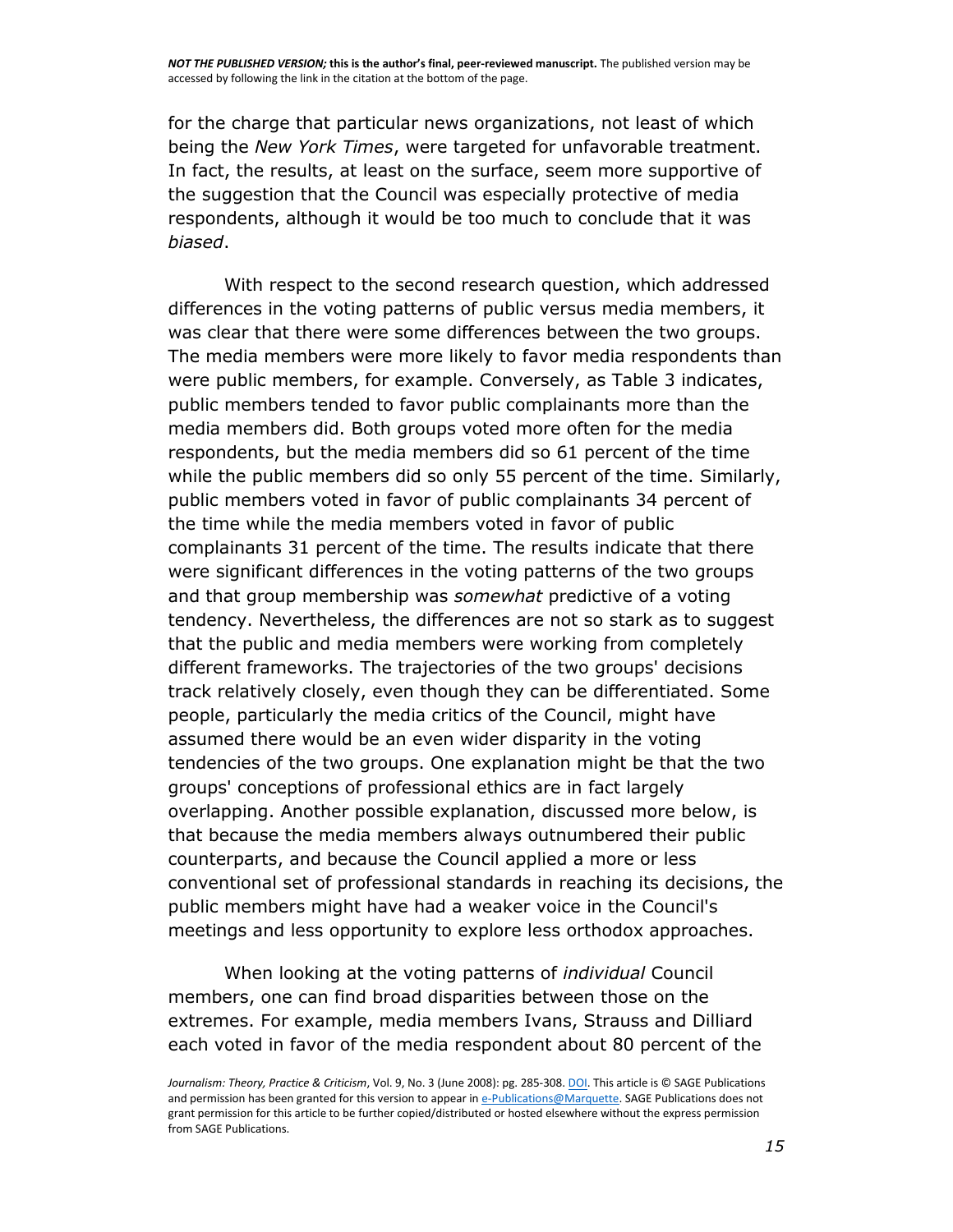time, while public members Woolf, Height, D. Bell and J. Bell were each closer to 50 percent, and a few -Maynard, Barrett and Miller cast a majority of their votes against the media respondents. But much of this variation is attributable to the period in which these members served on the Council (recall that the media winning percentage was much higher in the Council's early years). Perhaps more revealing are the differences in the patterns of the members' dissenting votes. Out of all the dissenting votes cast, there was a relatively even split between support for the media respondent (51 votes) and the public complainant (45 votes). These numbers parallel the overall winning percentage for media respondents versus public complainants. However, exactly two-thirds of the *media members'* dissenting votes were in favor of the media respondent compared to only about onethird (36%) of the public member's dissenting votes. Conversely, about two-thirds (64%) of the *public members'* dissenting votes were in favor of the public complainant compared to exactly one-third of the media members' dissenting votes. This suggests that, at least among those who cast dissenting votes, there was a noticeable media-public divide, with members being more sympathetic to the parties with whom they had the most in common. This division might not be a bad thing. Perhaps it simply reinforces the Council's starting assumption that, as former NNC Chairman Norman E. Isaacs put it, 'something useful and broadening comes out of the blending of professional and public viewpoints' (1979: 1). Clearly, the members of the Council did not march in lock step. Nevertheless, there is a great deal of congruity in their opinions, most of which were unanimous. It is worth considering whether that congruity might have been shaped by other factors.

The first two research questions addressed patterns or irregularities in the votes of the Council or its members. The third research question asks whether any of these patterns can be explained by something other than the judgments and penchants of Council members. The defining attribute of the NNC was that it was to be a partnership between two distinct constituencies. To guard against media domination, the Council's original by-laws required that membership be set at 15, with nine public and six media members (National News Council, 1979: 149). This was later changed to 18 total members with 10 public members and eight media members (National

*Journalism: Theory, Practice & Criticism*, Vol. 9, No. 3 (June 2008): pg. 285-308[. DOI.](dx.doi.org/10.1177/1464884907089009) This article is © SAGE Publications and permission has been granted for this version to appear i[n e-Publications@Marquette.](http://epublications.marquette.edu/) SAGE Publications does not grant permission for this article to be further copied/distributed or hosted elsewhere without the express permission from SAGE Publications.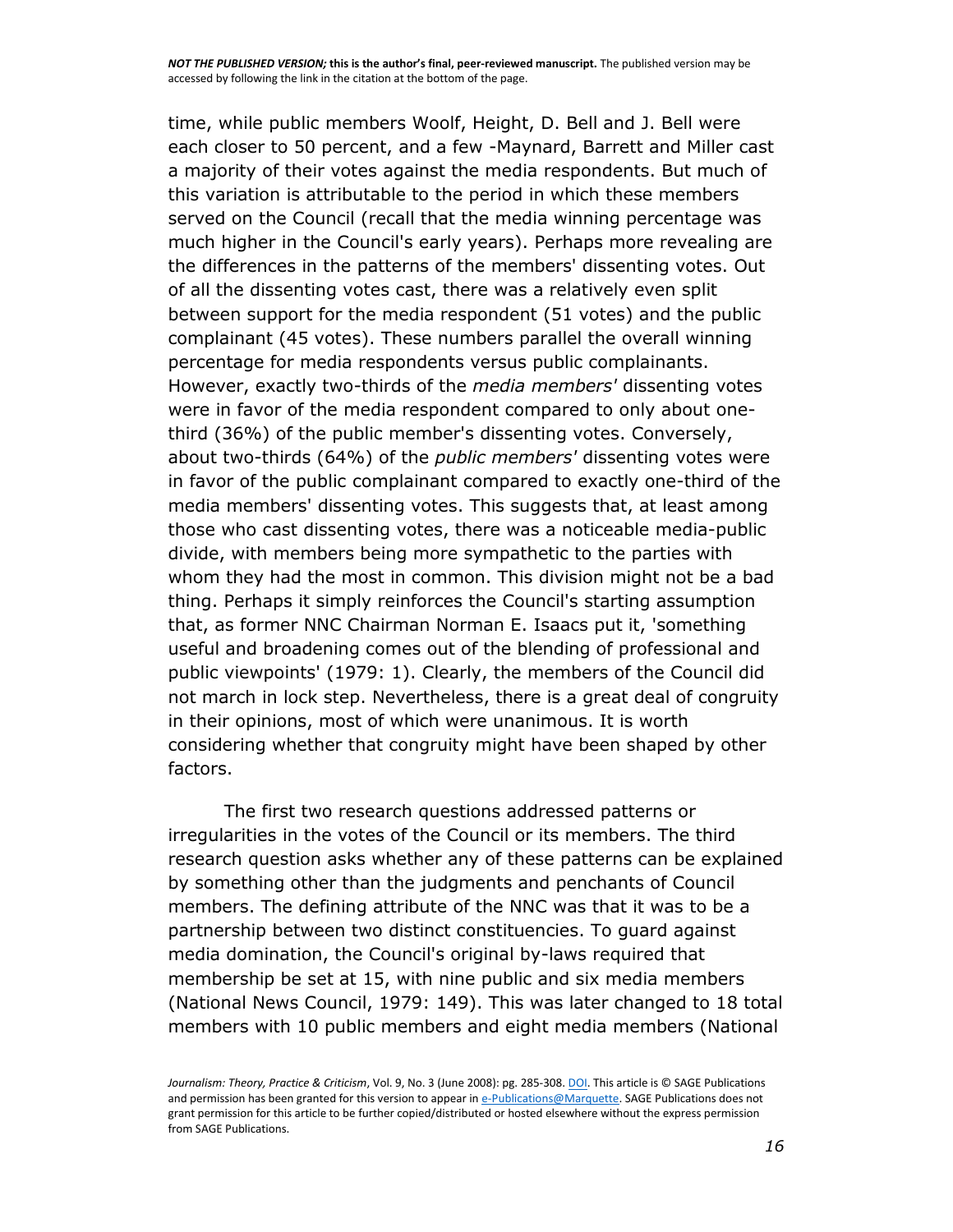News Council, 1979: 427). Media members were never supposed to be in the majority.

This was the design but not the reality. Between 1974 and 1979 -a period in which the media respondents won 72 percent of all cases – the media members present and voting had a mean majority of +3.13 over their public counterparts. In other words, on average, there were more than *three more* media members present and voting than public members.<sup>12</sup> In the period between 1980 and 1983, however, when the media won only 50 percent of their cases, their average majority was only +1.35. From 1974 to 1979, the media members held a majority 93 times and the public members only five. From 1980 to 1983, the media members were in the majority 37 times and the public 13 times. Table 4 shows the average media majority for each year, excluding 1974 during which data on individual votes were not recorded.

In all years, the media members were in the majority 130 times, public members 18 times. As Table 4 shows, the media had a mean majority of at least +2.00 for all but one year, 1983. In 1978 and 1979, the Council had an average of more than *four more* media members than public members, and in some of the cases decided by the Council during those years, the media members had a majority of as many as +8. It is also worth noting that the chairman of the NNC was in all but the first two years a *media* member, even though the Council's by-laws required that the chairman be a public member (National News Council, 1979: 429).

These data show that the success of media respondents could have been at least partly structural, with the Council's media members routinely holding strong majorities. Because media members voted in favor of respondents at a higher rate than did public members, and because media members dominated the Council in terms of their numbers present and voting, media respondents had some advantage. This also helps explain – albeit only partially – why the success of media respondents was lower in the last few years of the Council's operation.

The other significant procedural obstacle faced by complainants was that the Council never established clear burden-of-proof standards

*Journalism: Theory, Practice & Criticism*, Vol. 9, No. 3 (June 2008): pg. 285-308[. DOI.](dx.doi.org/10.1177/1464884907089009) This article is © SAGE Publications and permission has been granted for this version to appear i[n e-Publications@Marquette.](http://epublications.marquette.edu/) SAGE Publications does not grant permission for this article to be further copied/distributed or hosted elsewhere without the express permission from SAGE Publications.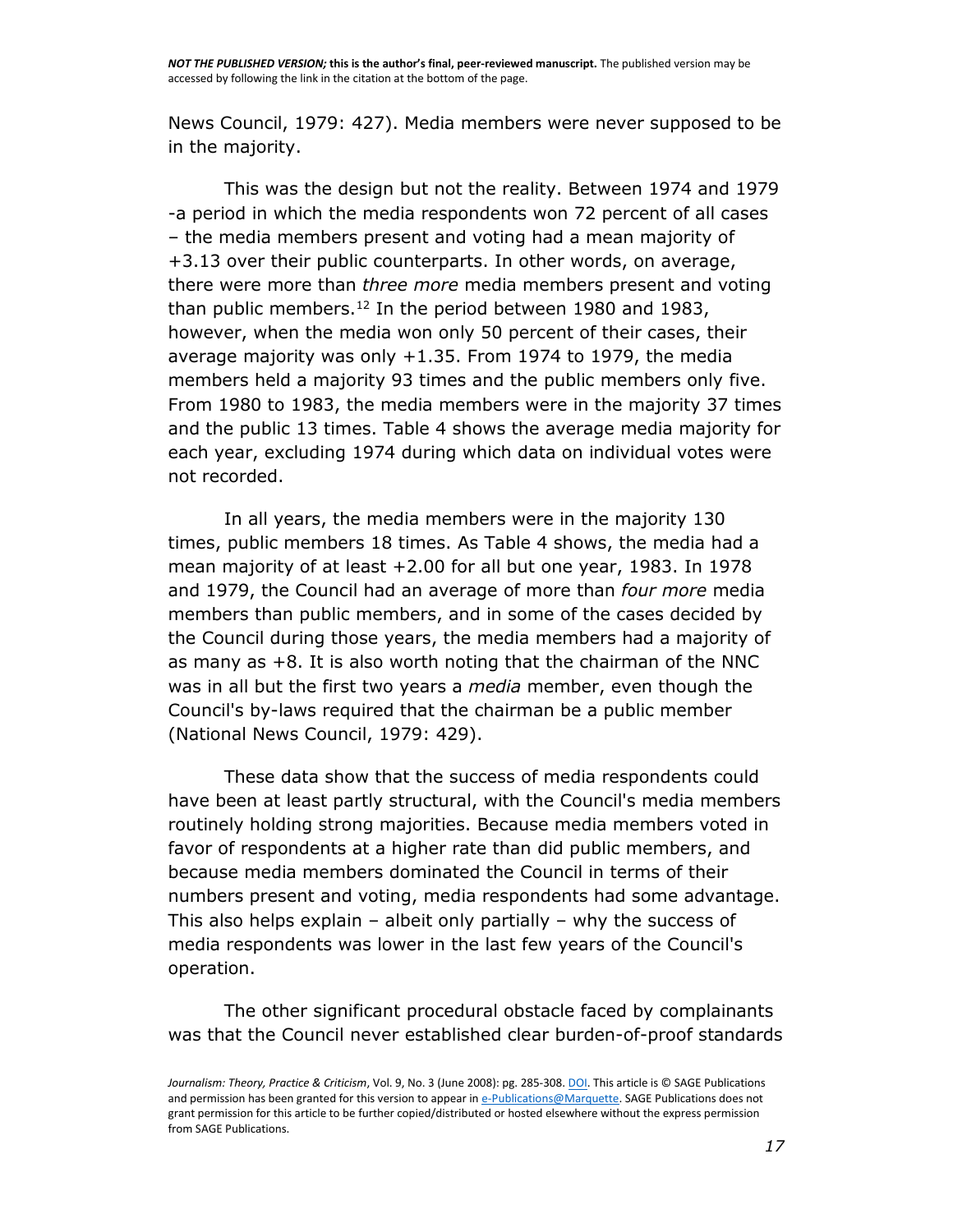or criteria by which to determine whether a complaint was warranted or unwarranted. Decisions appear to have been made ad hoc. After analyzing all of the Council's written determinations, it is clear that the Council was largely deferential to the media respondents and was unwilling in most cases, particularly in the years prior to 1980, to find complaints to be warranted in the absence of clear and substantial evidence of significant errors or ethical missteps. Media respondents were afforded a strong presumption of innocence, so to speak. The Council frequently found complaints unwarranted even after identifying significant failures on the part of the respondents. In one case, for example, the Council criticized a newspaper for covering several political candidates' press conferences without doing the same for the incumbent. Still, the Council found the complaint unwarranted, noting that the paper probably should have reported on the conference, but that its 'decision not to do so was within the range of the paper's editorial discretion' (National News Council, 1979: 110). In another case, the Council criticized ABC's selective editing of a statement from Rev. Billy Graham that made it appear that Graham was condemning President Richard Nixon even though the full statement reaffirmed their friendship. The Council found the complaint unwarranted, holding that 'ABC was under no obligation to air the entire [statement]' (National News Council, 1975: 106). These are just a couple of examples but they are representative of the Council's common tendencies. One was to immunize respondents with respect to matters of 'editorial discretion'. The Council, quite legitimately, did not want to substitute its judgments for those of journalists over minor matters of style or assessments of newsworthiness. But the Council took this to an extreme. When one news organization published false and incriminating information from a mistranslated foreign source, for example, the Council concluded that the organization's refusal to publish a correction was 'a matter of editorial judgment [that] rests with the news organization' (National News Council, 1979: 33).

Another tendency of the Council was to make reference to the First Amendment and the rights of media respondents even though its inquiries were, by rule, confined to questions of ethics. The Council held in one case, for example, that to criticize ABC's reporters for injecting their own commentary into their reports would be 'a denial of [the reporters'] rights to express their own opinions' (National News Council, 1975: 135). It added in a subsequent decision that it has

*Journalism: Theory, Practice & Criticism*, Vol. 9, No. 3 (June 2008): pg. 285-308[. DOI.](dx.doi.org/10.1177/1464884907089009) This article is © SAGE Publications and permission has been granted for this version to appear i[n e-Publications@Marquette.](http://epublications.marquette.edu/) SAGE Publications does not grant permission for this article to be further copied/distributed or hosted elsewhere without the express permission from SAGE Publications.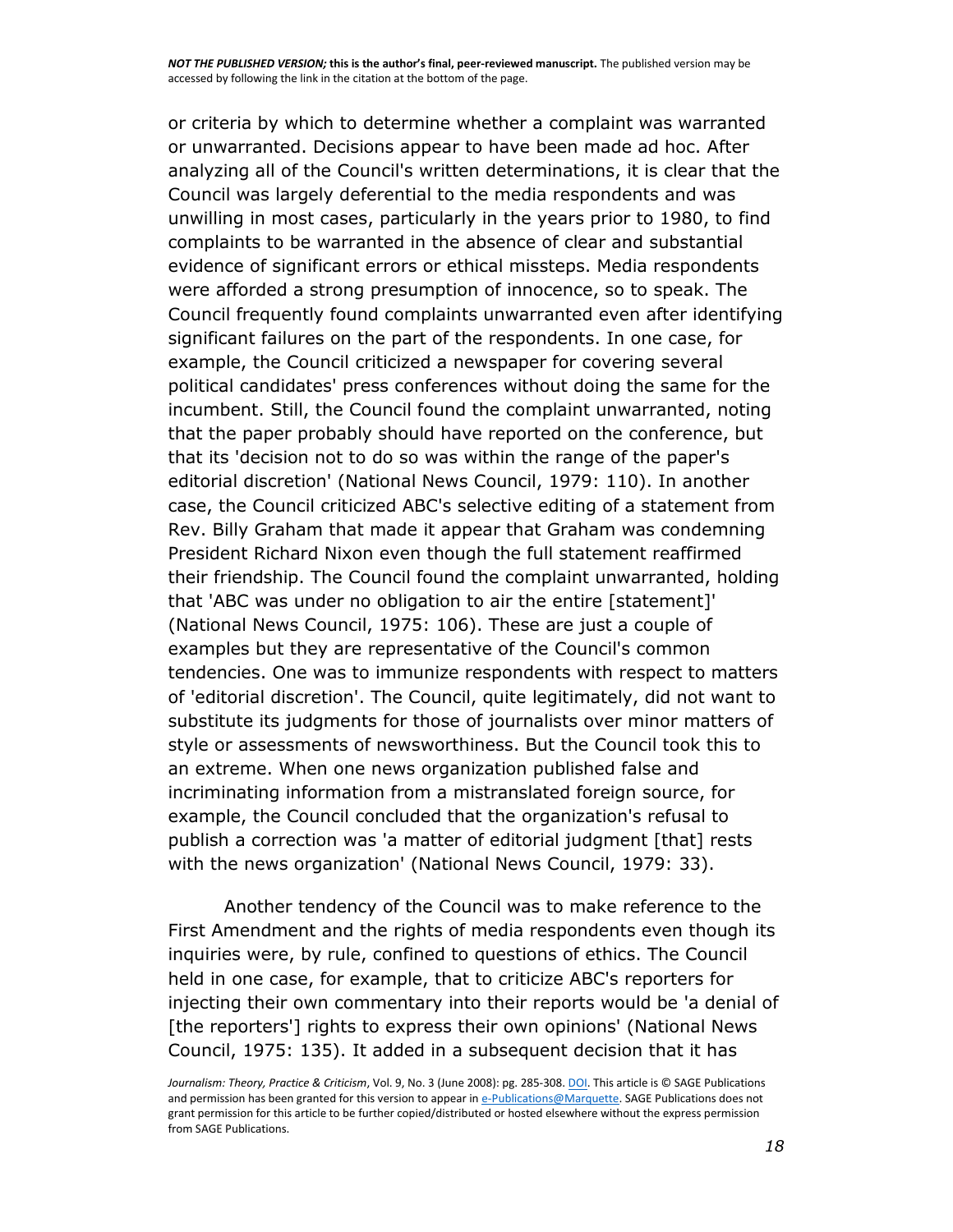'consistently upheld the right of journalists to expression of opinion' (National News Council, 1979: 105). And in another case it said a broadcaster's decision about whether to provide instant analysis of speeches and other news events was 'within the area of editorial judgment and, in accordance with First Amendment principle, it's properly determined by the broadcasters' (National News Council, 1975: 78). The Council also made a number of less direct references to law, noting, for example, that a respondent was 'well within its rights' (National News Council, 1979: 48), 'well within the protection of the First Amendment' (National News Council, 1984: 170), or 'well within the bounds of *permissible* journalistic practice' (emphasis added) (National News Council, 1984: 171), even though the Council had no authority to resolve legal issues, nor were the standards from that domain relevant in the news council context. The Council also made indefinite references to 'obligations', writing on several occasions that a respondent was under 'no obligation' to provide more balance in its stories, even though it might have been helpful. The Council was never clear whether it was referring to ethical obligations or legal ones, which, along with all of these other references, could have reinforced the suspicions of some that the Council's inquiries were shaped as much by the permissive standards of law as they were by the more exacting, virtue-based standards of ethics.

The Council's references to law and the First Amendment were almost always irrelevant to, and even incompatible with, its immediate tasks and are suggestive of a pro-media disposition. One can only speculate about the Council's motivations, but in light of the persistent criticism it faced from journalists – whose support the Council always struggled to maintain – and the enduring accusation that the Council's work undermined media autonomy and emboldened censors, it is not unlikely that the Council was especially wary of being perceived as a punisher. To the extent that the Council's First Amendment references were simply platitudinous attempts to reassure a skeptical constituency, they are not particularly remarkable. But looking at the totality of the Council's work, they seem part of a larger pattern of media solicitude that could have undermined the Council's legitimacy in the eyes of its public constituents. At the very least, these tendencies render less credible the claims of Council critics that it was little more than an officious overseer designed to reign in the press.

*Journalism: Theory, Practice & Criticism*, Vol. 9, No. 3 (June 2008): pg. 285-308[. DOI.](dx.doi.org/10.1177/1464884907089009) This article is © SAGE Publications and permission has been granted for this version to appear i[n e-Publications@Marquette.](http://epublications.marquette.edu/) SAGE Publications does not grant permission for this article to be further copied/distributed or hosted elsewhere without the express permission from SAGE Publications.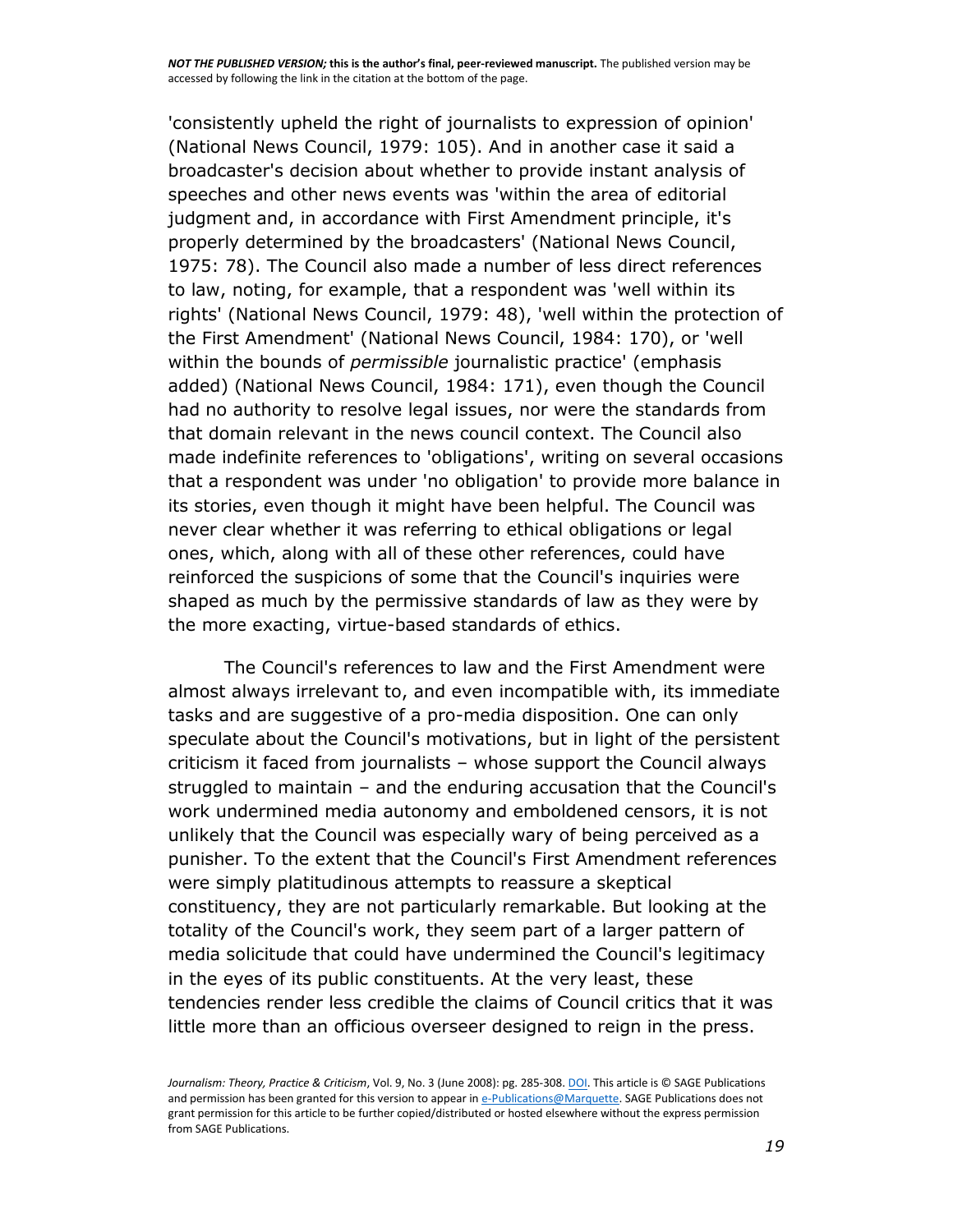The final research question addressed more substantive dimensions of the Council's work – specifically, whether it articulated normative standards for journalists and, more importantly, whether it buttressed them with justifying rationales and examinations of alternatives. If the Council was to be perceived as legitimate and to have the moral authority to shape professional practices, it had to be viewed as an honest arbiter whose judgments were the products of an interchange among *co-equal* members. It is impossible to know from the Council's written opinions the precise nature of the dialog among the members, but in the opinions themselves the Council applied a very conventional set of standards in its resolution of complaints – at least in those opinions in which a standard was discernible.

Although the NNC was designed to be both a settler of conflicts and an expositor of standards, its rulings and written opinions were directed almost exclusively at the former. To that extent, the Council missed an opportunity to advance its educative function and perhaps to persuade its non-media constituents that its vision of ethical journalism was one that could serve both the media's and the public's interests. Of its 200-plus written opinions, fewer than 20 percent contained anything akin to a statement of principle or elucidation of a standard. In those cases where a standard was articulated, it was usually presented concisely:

> Broadcast stations should apply the same standards of accuracy to news promotions as to news stories themselves. (National News Council, 1979: 123)

> It is of course necessary that . . . opinion advertising should clearly be identified as advertising. (p. 82)

So long as it does not alter the intent of the letter or is not otherwise unreasonable, [deleting portions of letters to the editor] is clearly a function of the editors. (p.173)

These kinds of statements were helpful, as far as they went, but they were uncommon and were almost never supported by foundational arguments supporting their adoption. Their value was presented as self-evident. Indeed, the Council frequently used language suggesting that *both* the standards and their rationales were already known and accepted. It routinely held that a respondent had

*Journalism: Theory, Practice & Criticism*, Vol. 9, No. 3 (June 2008): pg. 285-308[. DOI.](dx.doi.org/10.1177/1464884907089009) This article is © SAGE Publications and permission has been granted for this version to appear i[n e-Publications@Marquette.](http://epublications.marquette.edu/) SAGE Publications does not grant permission for this article to be further copied/distributed or hosted elsewhere without the express permission from SAGE Publications.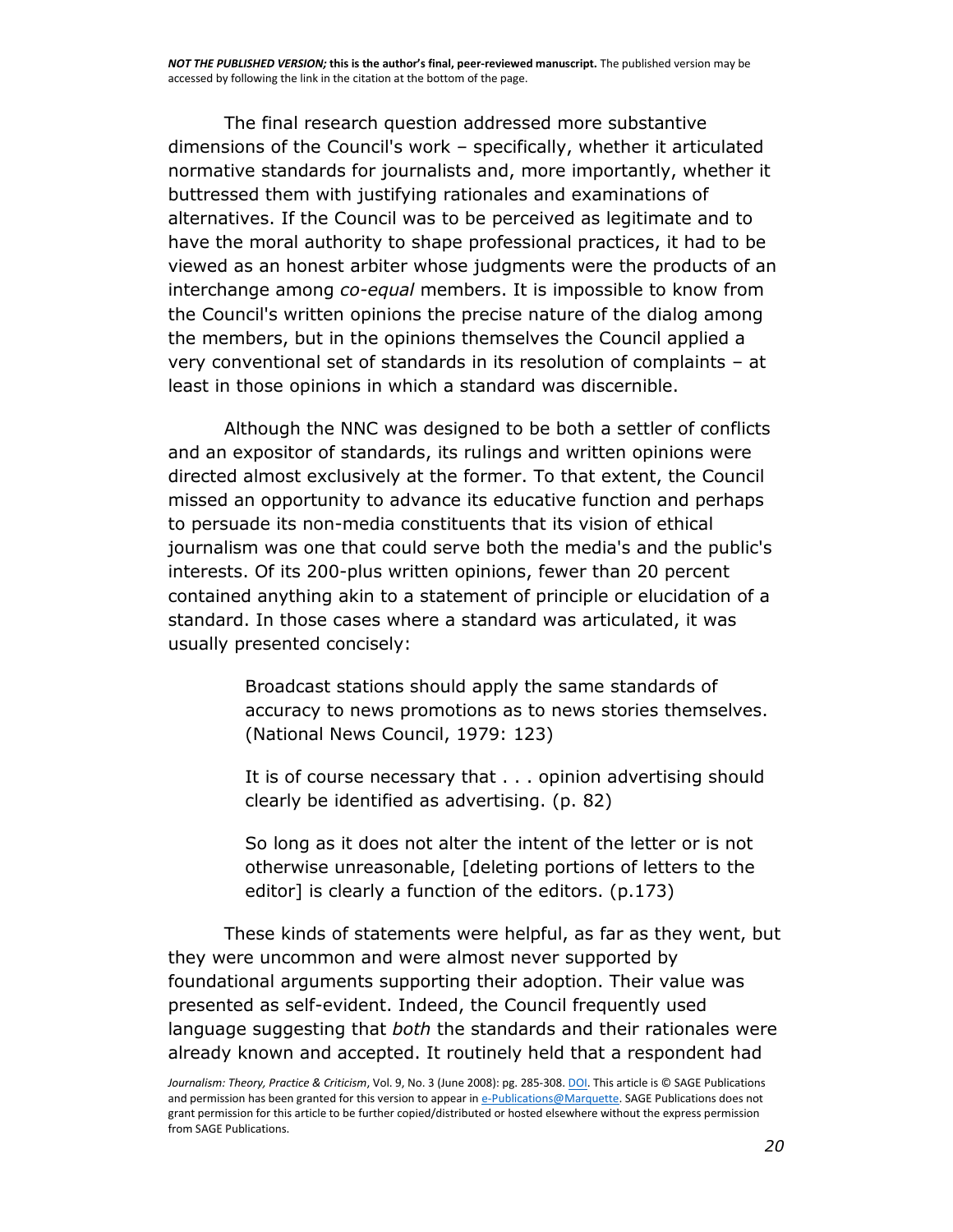acted either consistently or inconsistently with 'traditional journalistic standards' (National News Council, 1979: 286), 'accepted journalistic standards' (National News Council, 1984: 346), or some similar phrase, without explaining what those standards were, how they had come to be accepted, or what justified their continued application.

It should be noted that the Council did issue special reports, outside the context of its adjudication of complaints, which contained some deeper analyses and more comprehensive guidance on professional practices (although the vast majority of these special reports were not addressed to ethical issues but to what the Council believed were threats to the First Amendment). And of course one has to acknowledge the practical problems faced by the Council in trying to distill the thoughts of 10 to 15 people into a concise and instructive summary opinion. Nevertheless, the Council's written opinions, as a whole, largely addressed the examination of factual conflicts and not the identification of standards or core values. In addition, its opinions were almost entirely built around mainstream conceptions of journalism ethics and did not reflect any kind of alternative thinking. The NNC, by its very existence, broke new ground in fostering at least some modicum of press-public cooperation and in seeking to hold autonomous media institutions accountable. But it was far from revolutionary and may have done as much to entrench journalism's received tenets as it did to either validate or refashion them.

All of this raises questions about the legitimacy of the Council as perceived by its public constituents and about the depth and authenticity of the Council's collaborative purposes. Because the Council gave its members the opportunity to dissent from the majority opinions and to write their own separate (concurring or dissenting) opinions, and because many public members took advantage of these opportunities to express their disagreements or clarify the rationales for their votes, no one could claim that the Council silenced alternative perspectives. But it is important to consider whether a more subtle process of cooptation occurred – one that may not even have been apparent to the members – that prevented the public voices from getting their fullest expression and that increased the success of the media respondents. To the extent that the Council's decisions were based on assessments of industry norms and 'standard operating procedures', it may have subtly disenfranchised the public members

*Journalism: Theory, Practice & Criticism*, Vol. 9, No. 3 (June 2008): pg. 285-308[. DOI.](dx.doi.org/10.1177/1464884907089009) This article is © SAGE Publications and permission has been granted for this version to appear i[n e-Publications@Marquette.](http://epublications.marquette.edu/) SAGE Publications does not grant permission for this article to be further copied/distributed or hosted elsewhere without the express permission from SAGE Publications.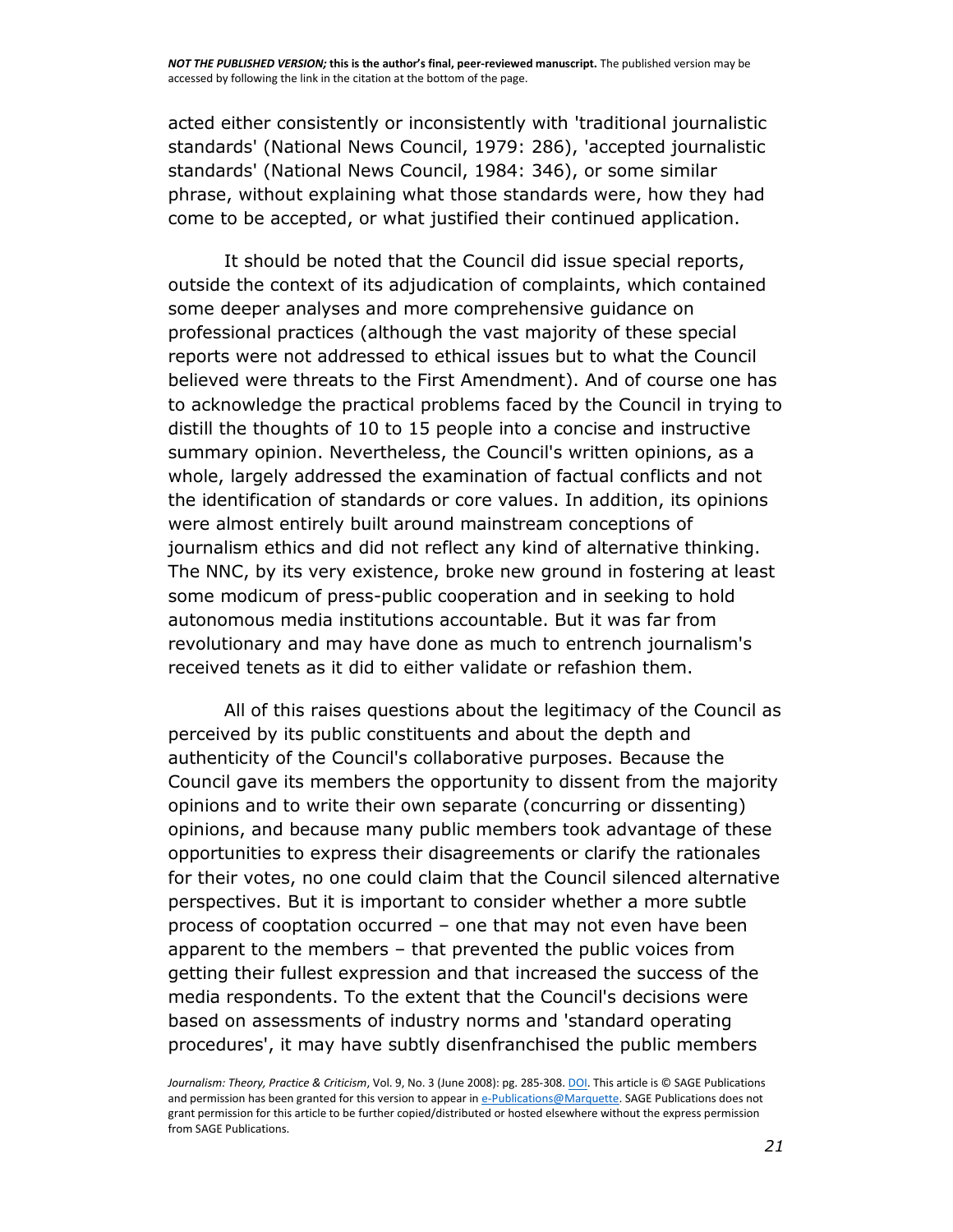and in a way defeated one of the Council's primary purposes and legitimizing features. (Of course, it is possible that during the Council's meetings, its discussions were more wide ranging, but one would still expect some of that to seep into the Council's opinions, or at least the concurring and dissenting opinions.)

If something truly broadening comes from the intermingling of media and public voices, why was the Council so fixated on industry norms? And why would public participation on the Council have even been necessary if the whole enterprise was merely about testing the degree to which journalists complied with mainstream standards whose intricacies were not explored and whose value was not questioned? It is not clear how the Council came to adopt this posture. Perhaps the media domination on the Council, in terms of the number of members present and voting, helped to push the debate in that direction. Perhaps the public members viewed these matters as being more in the realm of expertise of the media members whom they afforded some deference. Or perhaps it never occurred to the public members to push for less conventional inquiries. These are matters that must be addressed through future study. What this article suggests, however, is that the Council in fact did not devote much attention in its written opinions to underlying rationales or to examinations of alternative approaches. And to the extent that this broke faith with the expectations of the public stakeholders, and to the extent that it heightened the success of media respondents at the expense of public complainants, it is relevant to assessments of the Council's legitimacy and moral authority.

## **Conclusion**

This assessment of the work of the National News Council does not resolve long-standing criticisms of the organization, but it does pose a challenge to many of their core assumptions. There is no evidence to suggest that the Council was hostile to media respondents, nor is there any evidence that particular media or organizations were targeted for unfavorable treatment. In addition, there were structural and procedural obstacles – the Council's reliance on traditional journalistic standards, its emphasis on the First Amendment rights of the respondents, its abandonment of the membership provisions of its by-laws, and its failure to explore less conventional normative

*Journalism: Theory, Practice & Criticism*, Vol. 9, No. 3 (June 2008): pg. 285-308[. DOI.](dx.doi.org/10.1177/1464884907089009) This article is © SAGE Publications and permission has been granted for this version to appear i[n e-Publications@Marquette.](http://epublications.marquette.edu/) SAGE Publications does not grant permission for this article to be further copied/distributed or hosted elsewhere without the express permission from SAGE Publications.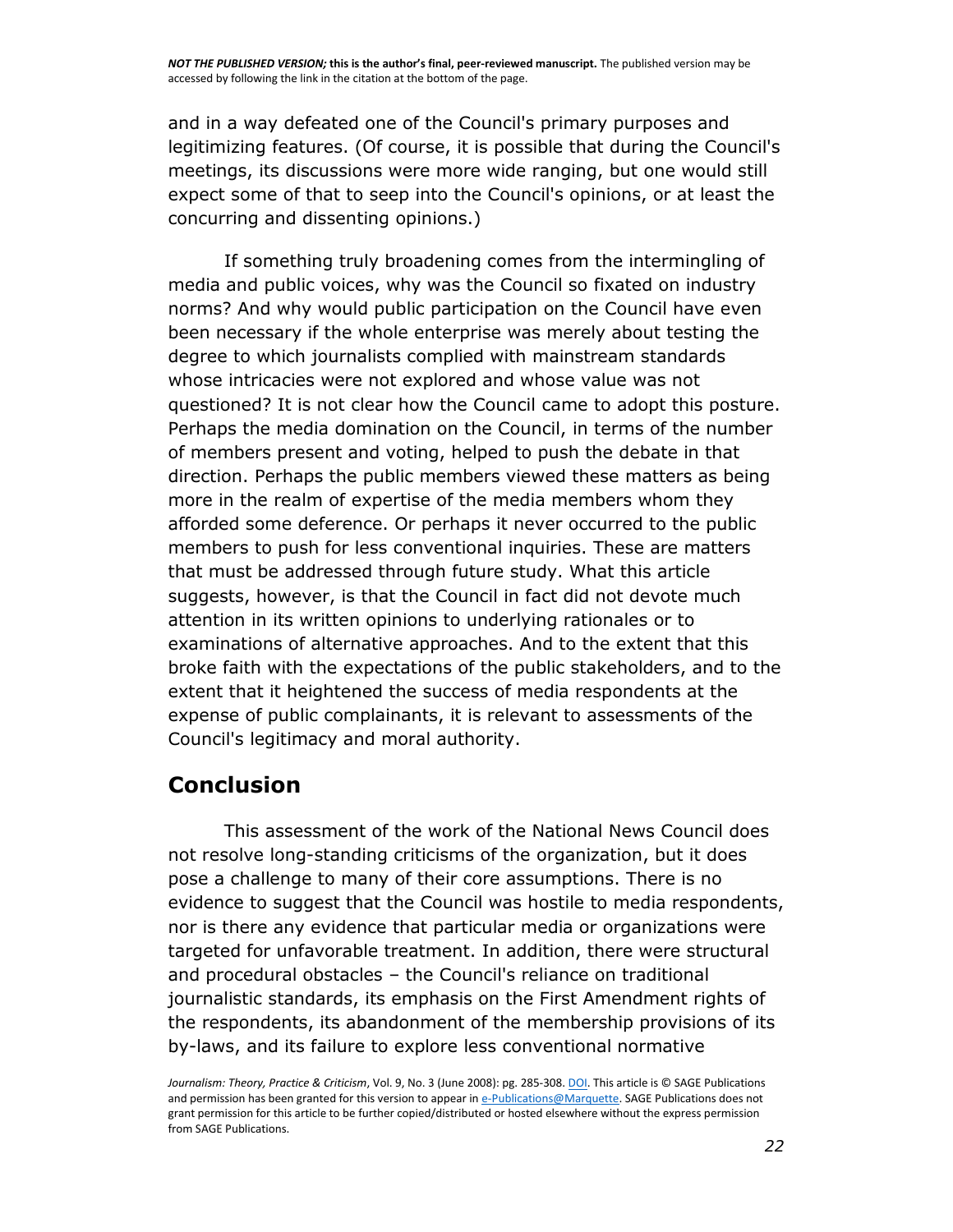approaches – that gave a pro-media cast to much of the Council's work. Although it would be too much to call it a bias, the Council did provide grist for its public constituents to challenge its legitimacy as a judicious mediator. And by consistently exalting the canonical principles of mainstream journalism, without exploring their enduring value, it may have weakened its standing as a moral authority in the world of professional ethics.

### **Notes**

- 1. The Hutchins Commission, named after its chairman, University of Chicago President Robert M. Hutchins, was a privately organized committee formed to study the tension between news media performance and media freedom under the First Amendment. It was formed in 1942 and issued recommendations in its final report, *A Free and Responsible Press* (Commission on Freedom of the Press, 1947).
- 2. Some of the most pointed criticism came from President Richard Nixon and others in the Nixon White House. Vice President Spiro Agnew was particularly vocal and is famous for once deriding mainstream journalists as 'nattering nabobs of negativism' (Isaacs, 1986: 118).
- 3. See generally, Claude-Jean Bertrand, 2003.
- 4. Among them, the admissions by former New York Times reporter Jayson Blair and former USA Today reporter Jack Kelley of plagiarism and fabrication, and CBS News' reliance on flawed documents in its story questioning President George W. Bush's National Guard service.
- 5. Among those who have publicly called for the creation of news councils are Geneva Overholser, Hodding Carter, Bill Moyers and Mike Wallace.
- 6. Whenever the full Council held a hearing to assess a public complaint, it wrote a written opinion, much like a court opinion, in which it explained whether and why the complaint was warranted or unwarranted. Council members who disagreed with the ruling of the majority occasionally wrote dissenting or concurring opinions, which they signed.
- 7. The Council used the term 'public members' to refer to its members whose 'major work and reputation are now in fields other than the news media', and 'media members' to refer to its members who were 'associated with the news media' (National News Council, 1975: 149).

*Journalism: Theory, Practice & Criticism*, Vol. 9, No. 3 (June 2008): pg. 285-308[. DOI.](dx.doi.org/10.1177/1464884907089009) This article is © SAGE Publications and permission has been granted for this version to appear i[n e-Publications@Marquette.](http://epublications.marquette.edu/) SAGE Publications does not grant permission for this article to be further copied/distributed or hosted elsewhere without the express permission from SAGE Publications.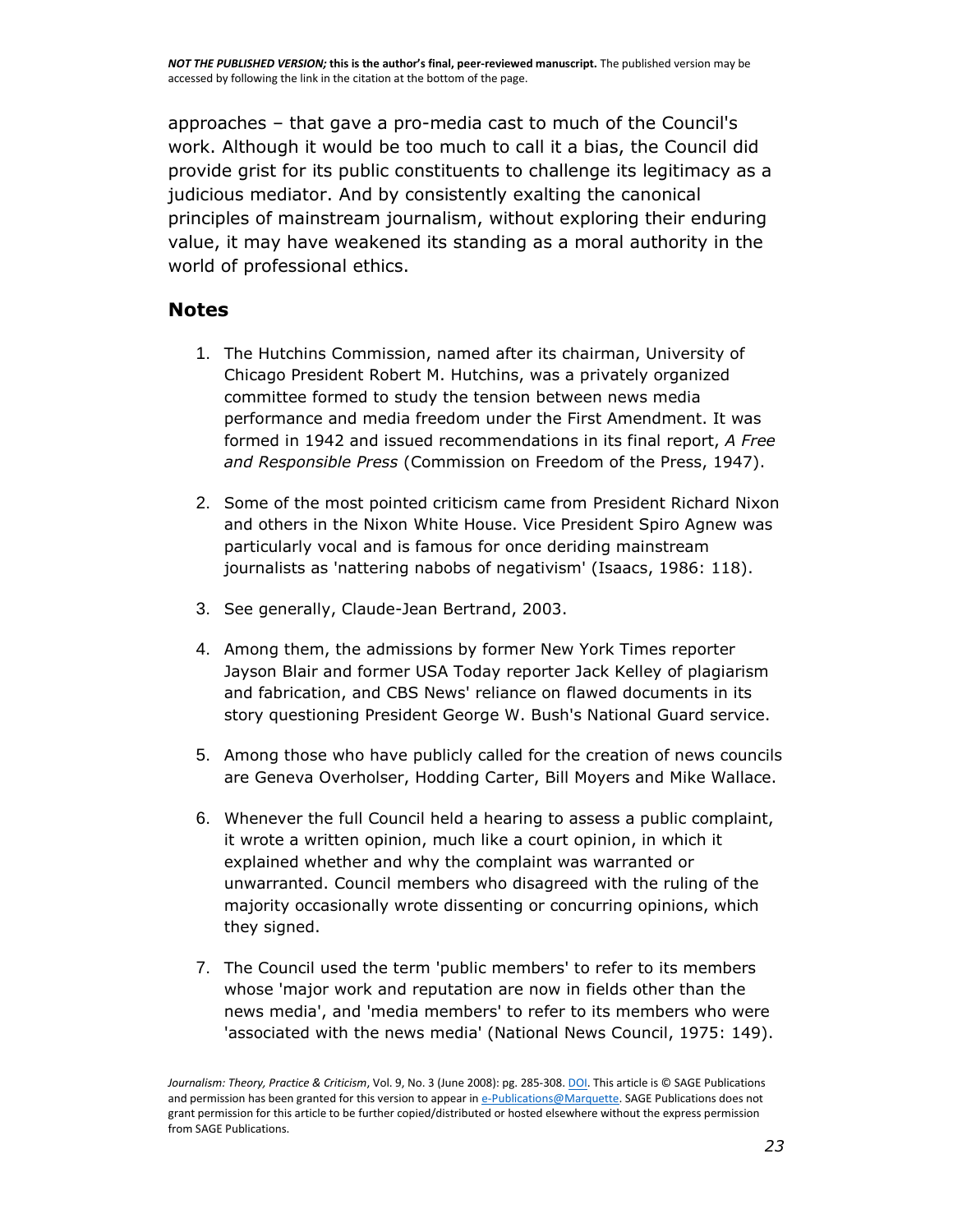- 8. The Twentieth Century Fund and the Markle Foundation were by far the NNC's most substantial contributors. All told, the TCF contributed more than \$700,000 and Markle more than \$1 million to the Council (Brogan, 1985: 121).
- 9. The Council did not have the authority to impose punishments on the media respondents, nor to compel a response from them. Its impact depended on publicity from both the media respondents, who, as part of their participation in the news council process, agreed to publicize the Council's rulings, and the non-party media, which the Council members hoped would alert readers and viewers about the Council's rulings and its other activities.
- 10. The previous reference to 227 determinations includes the complaints that the Council dismissed after consideration by the full Council. Only 196 of these determinations met the criteria for this study.
- 11. Complaints made to the NNC were not automatically scheduled for hearing by the full Council. Only after the Grievance Committee had reviewed the complaint, scrutinized its assertions, conducted a preliminary investigation and attempted to informally resolve the dispute were the complaints scheduled for hearing.
- 12. Note that the total number of Council members present and voting varied considerably, from as few as eight to as many as 18, with an average for all years of about 12.

#### **References**

- Atwood, L. E. and K. Starck (1972) 'Effects of Community Press Councils: Real and Imagined', *Journalism Quarterly* 49(summer): 230-38.
- Bertrand, C. J. (2002) 'World Press Councils: 2001', *Media Ethics* 12(2): 12.
- Bertrand, C. J. (2003) 'Local Press Councils in the United States', ch. 9 in *An Arsenal for Democracy: Media Accountability Systems*. Cresskill, NJ: Hampton Press.
- Brogan, P. (1985) *Spiked: The Short Life and Death of the National News Council*. New York: Twentieth Century Fund.
- Cassady, D. (1985) 'Press Councils -Why Journalists Won't Cooperate', *Newspaper Research Journal* 5(4): 19-25.

*Journalism: Theory, Practice & Criticism*, Vol. 9, No. 3 (June 2008): pg. 285-308[. DOI.](dx.doi.org/10.1177/1464884907089009) This article is © SAGE Publications and permission has been granted for this version to appear i[n e-Publications@Marquette.](http://epublications.marquette.edu/) SAGE Publications does not grant permission for this article to be further copied/distributed or hosted elsewhere without the express permission from SAGE Publications.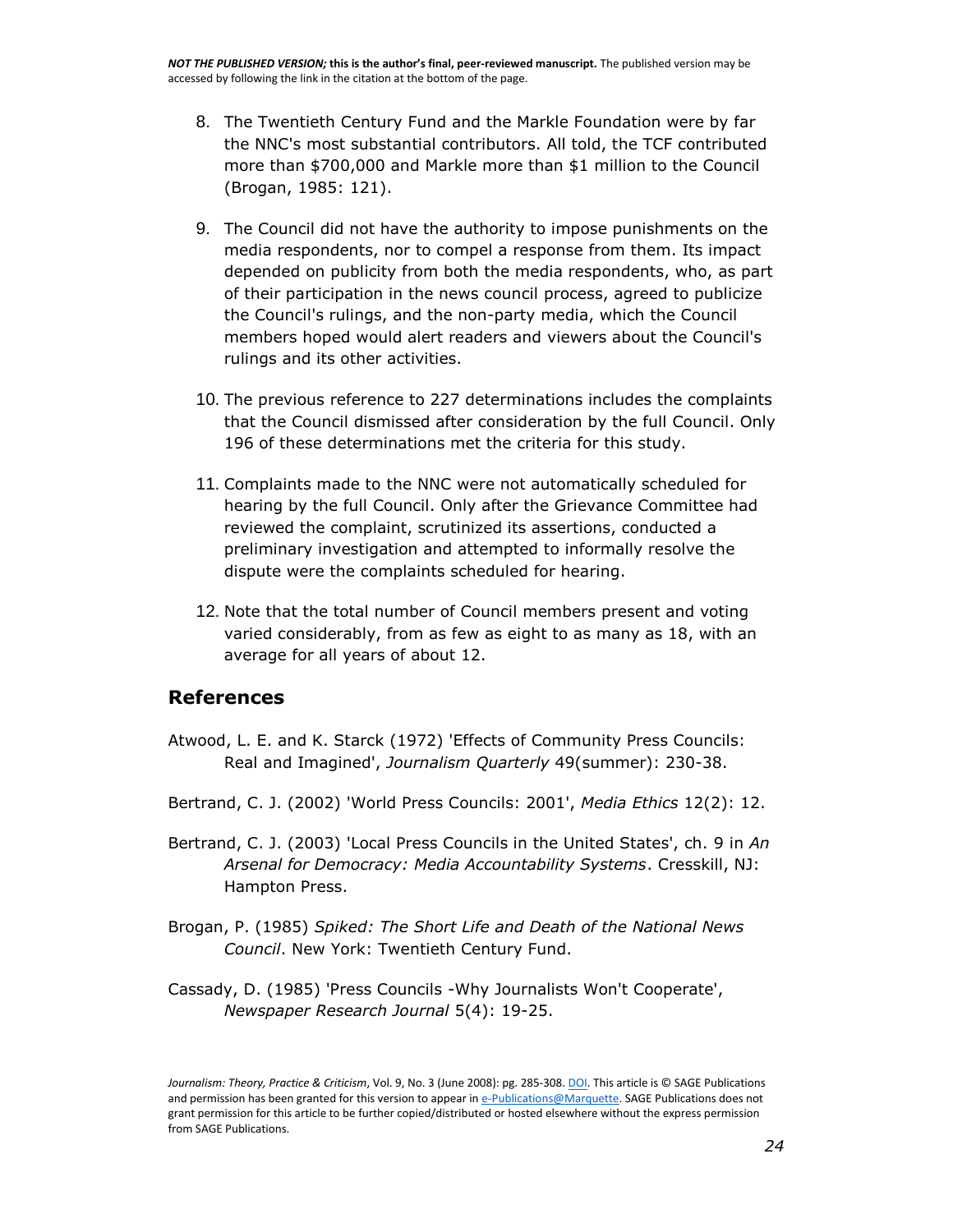- Commission on Freedom of the Press (1947) *A Free and Responsible Press*. Chicago, IL: University of Chicago Press.
- Ettema, J. S. and T. L. Glasser (1987) 'Public Accountability or Public Relations? Newspaper Ombudsmen Defne their Role', *Journalism Quarterly* 64(1): 3-12.
- Farrar, R. (1986) 'News Councils and Libel Actions', *Journalism Quarterly*  63(3): 509-16.
- Glasser, T. L. (1999) 'When a Reporter Makes up News, Journalists Label It a Breach of Ethics, So Why Not When the Entire Industry Ducks a Signifcant Story?', *Grade the News at Stanford University*, URL (consulted January 2008): [http://www.](http://www/) stanford.edu/group/gradethenews/pages/glasser.htm
- Hermanson, L. W. (1994) 'News Council Complainants: Who Are They and What Do They Want?', *Journalism Quarterly* 70(4): 947-70.
- Husselbee, L. P. (1999) 'A Question of Accountability: An Analysis of Grievances Filed with the National News Council, 1973-1984', PhD Dissertation, Ohio University.
- Iggers, J. (1999) *Good News, Bad News: Journalism Ethics and the Public Interest*. Boulder, CO: Westview Press.
- Isaacs, N. E. (1979) 'Chairman's Foreword: A Personal View', in *In The Public Interest II*. New York: National News Council.
- Isaacs, N. E. (1986) *Untended Gates: The Mismanaged Press*. New York: Columbia University Press.
- Jenkins, E. (1997) 'News Councils: The Case For and Against', *Columbia Journalism Review* 35(6): 38-9.
- Journalism.org (2007) 'The State of the News Media 2007', URL (consulted January 2008): [http://www.stateofthenewsmedia.org](http://www.stateofthenewsmedia.org/)
- Lansing, J. (1997) 'Another Weapon for the Already-Powerful', *The Masthead*  49(fall): 7-8.
- Meyer, P. (1987) *Ethical Journalism: A Guide for Students, Practitioners and Consumers*. New York: University Press of America.

*Journalism: Theory, Practice & Criticism*, Vol. 9, No. 3 (June 2008): pg. 285-308[. DOI.](dx.doi.org/10.1177/1464884907089009) This article is © SAGE Publications and permission has been granted for this version to appear i[n e-Publications@Marquette.](http://epublications.marquette.edu/) SAGE Publications does not grant permission for this article to be further copied/distributed or hosted elsewhere without the express permission from SAGE Publications.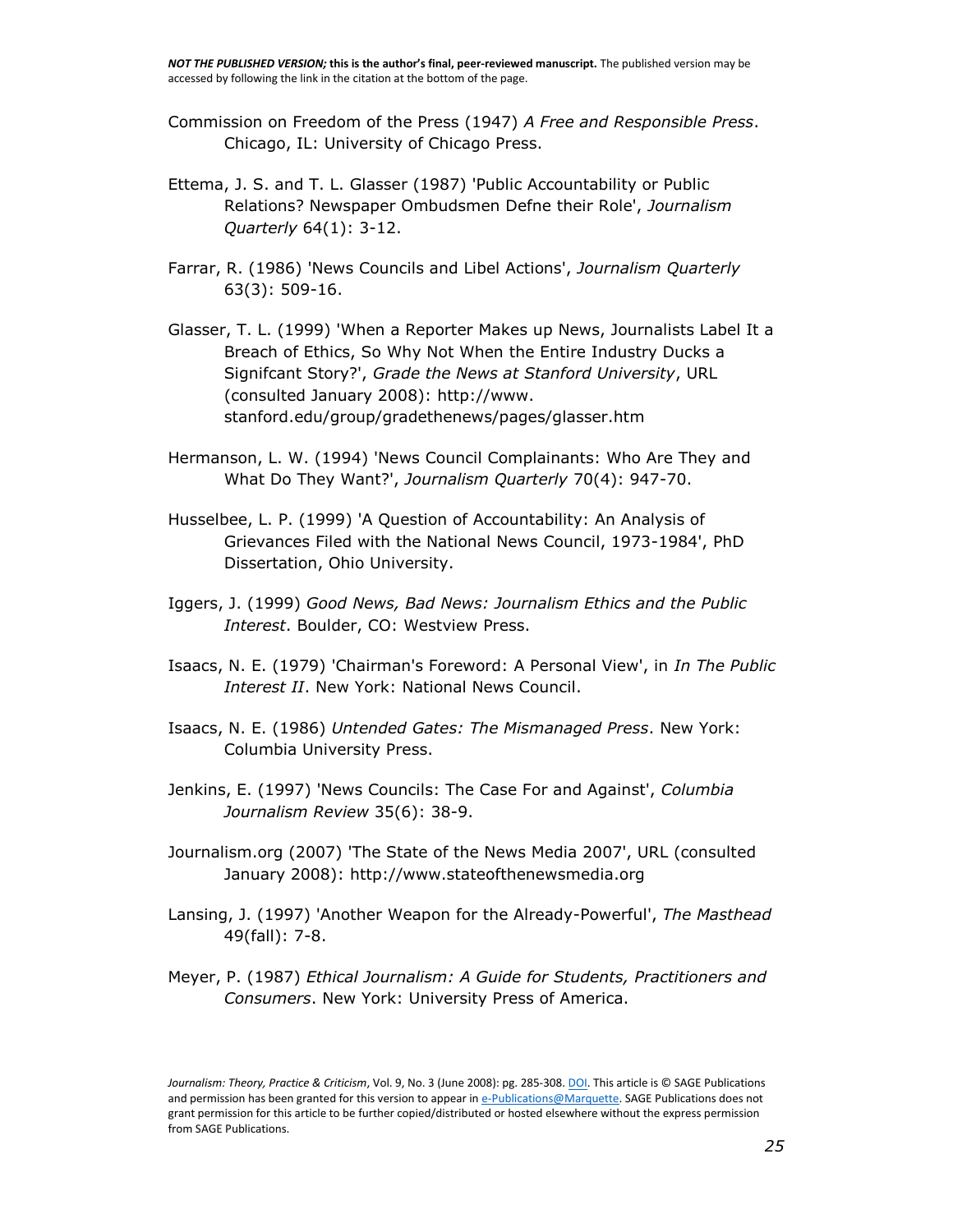- National News Council (1975) *In the Public Interest: A Report by the National News Council*, 1973-1975. New York: National News Council.
- National News Council (1979) *In the Public Interest II: A Report by the National News Council*, 1975-1978. New York: National News Council.
- National News Council (1984) *In the Public Interest III: A Report by the National News Council*, 1979-1983. New York: National News Council.
- Nelson, D. R. and K. Starck (1974) 'The Newspaper Ombudsman as Viewed by the Rest of the Staff', *Journalism Quarterly* 51(3): 453-7.
- Norman, J. M. and L. R. Robinson (1981) 'A News Council for Wisconsin? The Pros and Cons', RF Monographs. River-Falls, WI: University of Wisconsin-River Falls Press.
- Pew Research Center for the People & the Press (2007) 'Views of Press Performance and Values: 1987-2007', URL (consulted August 2007): <http://pewresearch.org/pubs/> 564/internet-news-audience
- Polich, J. E. (1974) 'Newspaper Support of Press Councils', *Journalism Quarterly* 51 (summer): 199-206.
- Salant, R. S. (1983) 'President's Foreword: A Personal View', in *In the Public Interest III*. New York: National News Council.
- Schafer, R. (1979) 'News Media and Complainant Attitudes toward the Minnesota Press Council', *Journalism Quarterly* 56(4): 744-52.
- Schafer, R. (1981) 'The Minnesota News Council: Developing Standards for Press Ethics', *Journalism Quarterly* 58(3): 355-62.
- Shaw, D. (1981) 'News Councils Attempt to Monitor Conduct of Media', *Los Angeles Times*, 24 September, p. A1.
- Shepard, A. C. (1997) 'Going Public', *American Journalism Review* 19(April): 29.
- Starck, K. (1970) 'What Community Press Councils Talk About', *Journalism Quarterly* 47(spring): 20-6.
- Stein, M. L. (1997) 'Revive the News Council?', *Editor and Publisher*, 29 March, p. 8.
- *St. Paul Pioneer Press* (1997) 'Spreading the News', 30 November, p. D2.

*Journalism: Theory, Practice & Criticism*, Vol. 9, No. 3 (June 2008): pg. 285-308[. DOI.](dx.doi.org/10.1177/1464884907089009) This article is © SAGE Publications and permission has been granted for this version to appear i[n e-Publications@Marquette.](http://epublications.marquette.edu/) SAGE Publications does not grant permission for this article to be further copied/distributed or hosted elsewhere without the express permission from SAGE Publications.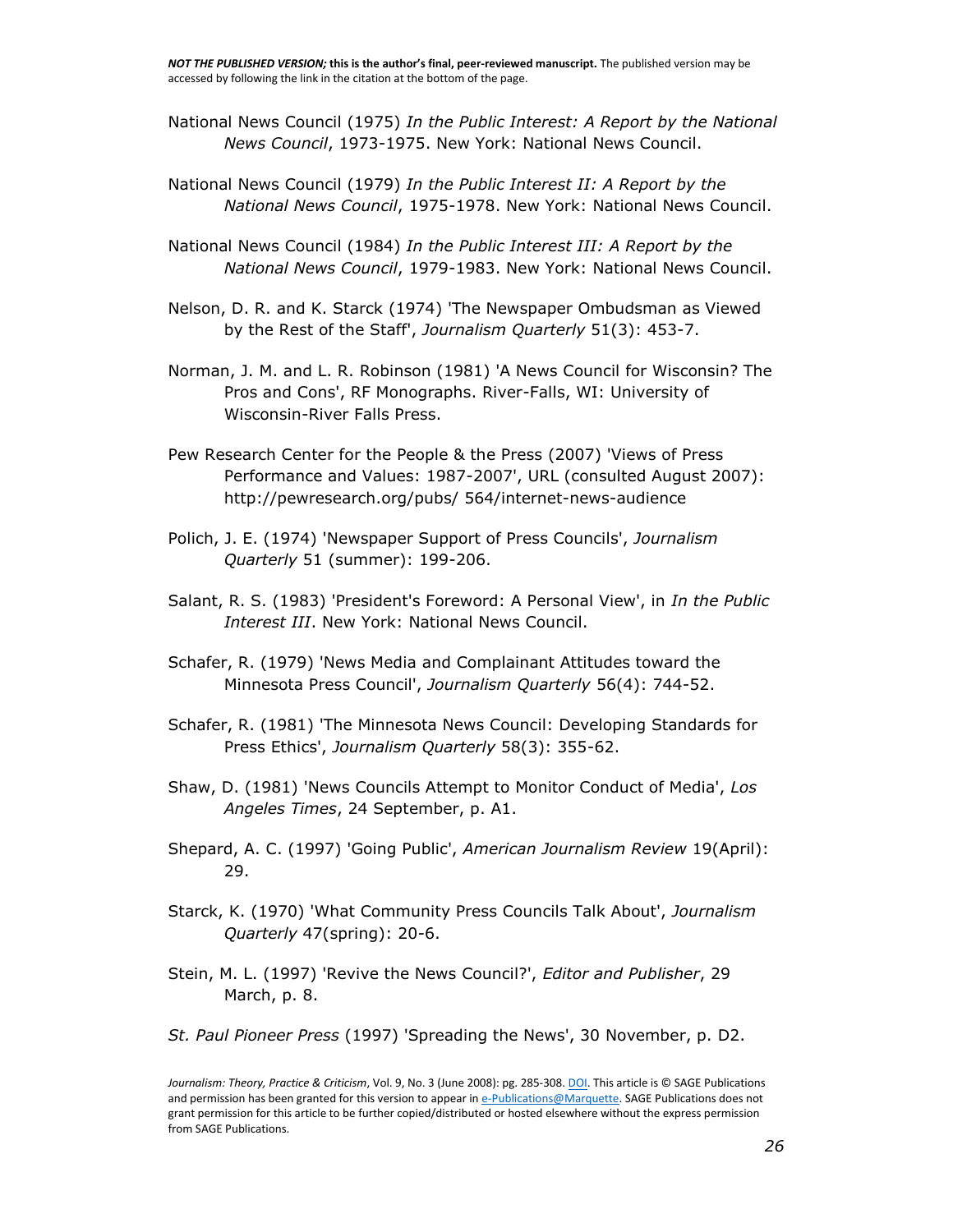- Twentieth Century Fund (1973) *A Free and Responsive Press*. New York: The Twentieth Century Fund.
- Ugland, E. and J. Breslin (2001) 'Minnesota News Council: Principles, Precedent and Moral Authority', *Journal of Mass Media Ethics* 15(4): 232-47.
- Wallace, M. (1996) '19th Annual Frank E. Gannett Lecture', Freedom Forum Media Studies Center, New York, 4 December.

White, S. R. (1996) *Authority and Anglicanism*. London: SCM Press.

#### **About the Authors**

Erik Ugland is an Assistant Professor in the J. William and Mary Diederich College of Communication at Marquette University where he teaches graduate and undergraduate courses in media law, ethics and policy. Dr Ugland earned his BA, MA, JD and PhD degrees from the University of Minnesota where he was twice a fellow at the Silha Center for the Study of Media Ethics and Law. Before returning to Minnesota for his doctoral work, Dr Ugland was a research associate at both the Media Studies Center at Columbia University and the Freedom Forum World Center in Arlington, VA. In 2005-6, he served as head of the Media Ethics Division of the Association for Education in journalism and Mass Communication.

*Address*: J. William and Mary Diederich College of Communication, Bo 1881, Marquette University, Milwaukee, WI 53201- 1881, USA. [email: [erik.ugland@mu.edu\]](mailto:erik.ugland@mu.edu)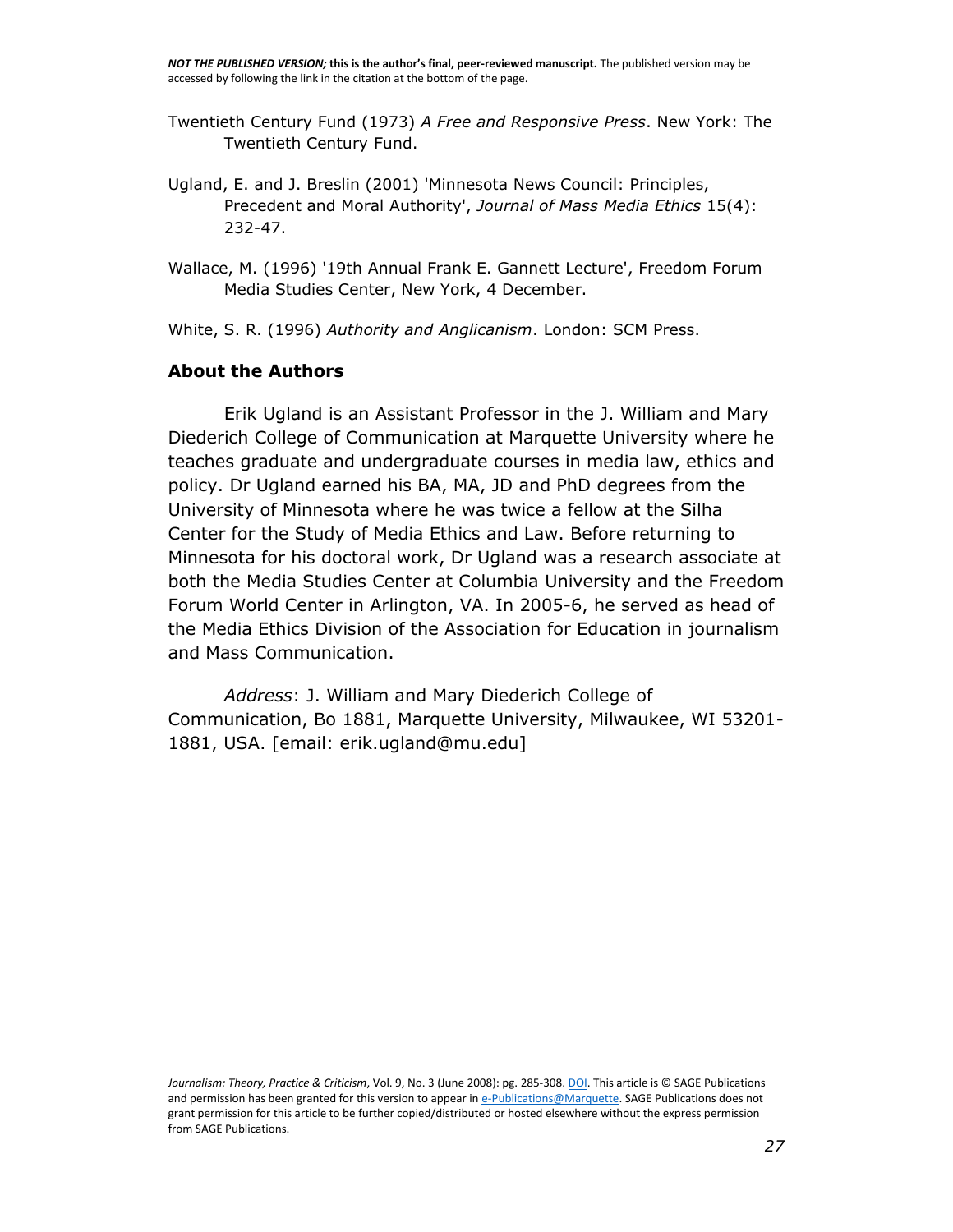#### **Appendix**

| Year | For  | Against       | <b>Split</b> | Total | n  |
|------|------|---------------|--------------|-------|----|
|      | $\%$ | $\frac{0}{0}$ | $\%$         |       |    |
| 1974 | 85   | 15            | 0            | 100   | 27 |
| 1975 | 76   | 24            | 0            | 100   | 21 |
| 1976 | 84   | 16            | 0            | 100   | 25 |
| 1977 | 58   | 23            | 19           | 100   | 26 |
| 1978 | 63   | 30            | 7            | 100   | 27 |
| 1979 | 64   | 36            | 0            | 100   | 14 |
| 1980 | 33   | 58            | 8            | 100   | 12 |
| 1981 | 54   | 38            | 8            | 100   | 13 |
| 1982 | 41   | 24            | 35           | 100   | 17 |
| 1983 | 36   | 43            | 21           | 100   | 14 |

**Table 1:** Percent of determinations 'for media,' 'against media' and 'split' by year

**Table 2:** Percent of council determinations 'for media,' 'against media' and 'split' by media type (all years)

| Media type         | For  | Against | <b>Split</b> | Total | n  |
|--------------------|------|---------|--------------|-------|----|
|                    | $\%$ | $\%$    | $\%$         |       |    |
| Newspaper          | 66   | 25      | 9            | 100   | 53 |
| <b>Television</b>  | 74   | 19      |              | 100   | 77 |
| Wire services      | 71   | 19      | 10           | 100   | 21 |
| Magazines          | 31   | 54      | 15           | 100   | 26 |
| <b>Individuals</b> | 55   | 27      | 18           | 100   | 11 |
| <b>Tabloids</b>    | 25   | 75      | 0            | 100   | 8  |

**Table 3:** Percent of votes 'for media,' 'against media' and 'split' by media members versus public members

| For  | Against | Split | Total | n    |  |
|------|---------|-------|-------|------|--|
| $\%$ | $\%$    | $\%$  |       |      |  |
| 61.0 | 30.7    | 8.3   | 100.0 | 1104 |  |
| 55.2 | 33.8    | 11.0  | 100.0 | 681  |  |
|      |         |       |       |      |  |

*df* = 2;  $x^2$  = 6.84;  $p$  = 0.0327;  $r^2$  = 0.0619